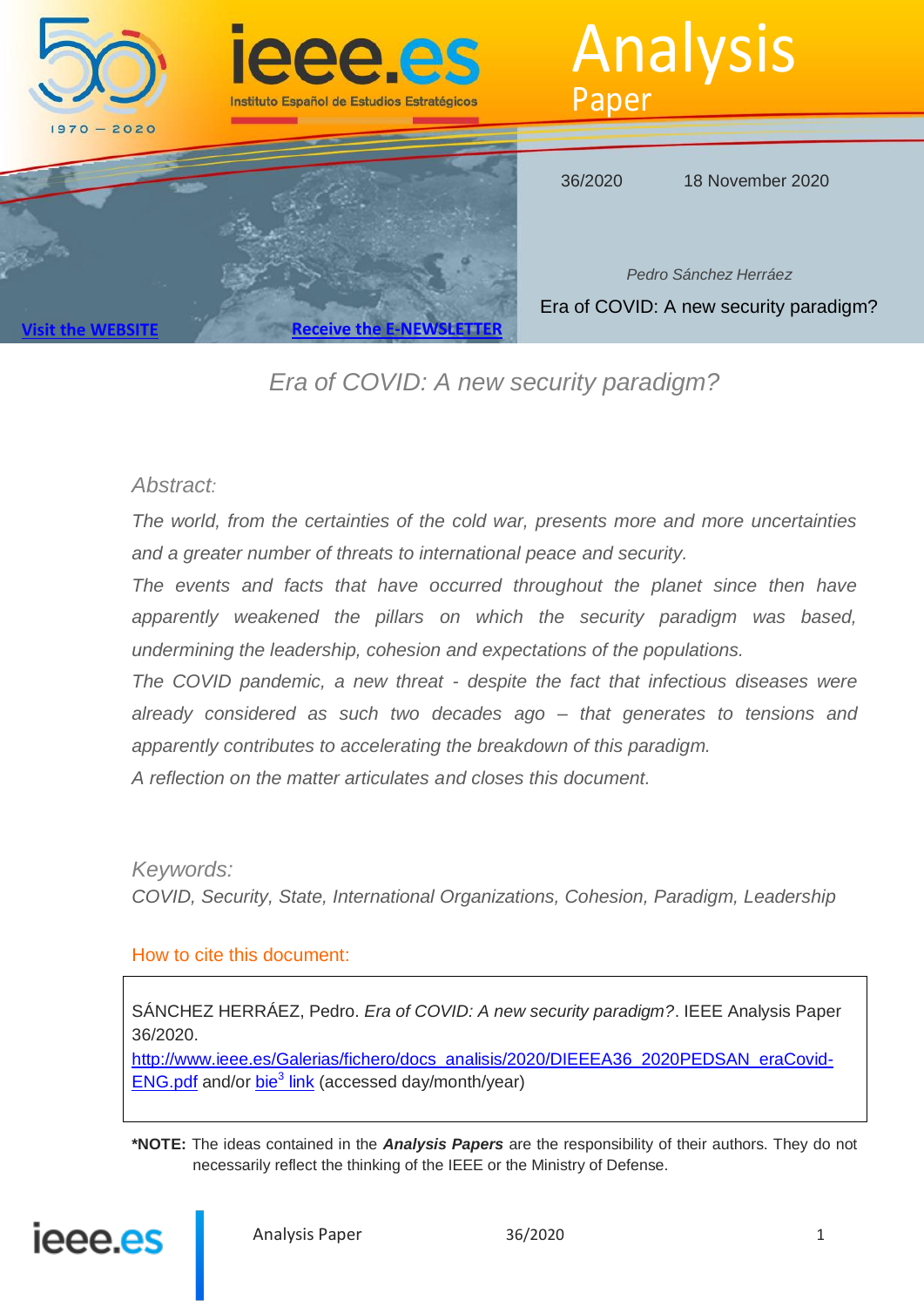

# Era COVID: ¿Un nuevo paradigma de seguridad?

## Resumen:

El mundo, desde las certezas de la guerra fría, cada vez presenta más incertidumbres y un mayor número de amenazas a la paz y seguridad internacional.

Los eventos y hechos que desde aquel entonces han acontecido por todo el planeta aparentemente han debilitado los pilares en los que se basaba el paradigma de seguridad, minando el liderazgo, la cohesión y las expectativas de las poblaciones.

La pandemia de COVID, una amenaza nueva –pese a que las enfermedades infecciosas ya eran consideradas como tal hace dos décadas- genera tensiones y contribuye, aparentemente, a acelerar la ruptura de dicho paradigma.

Una reflexión al respecto articula y cierra el presente documento.

## Palabras clave:

COVID, Seguridad, Estado, Organizaciones Internacionales, Cohesión, Paradigma, Liderazgo

*Texto traducido del documento original en español por la empresa Linguaserve*

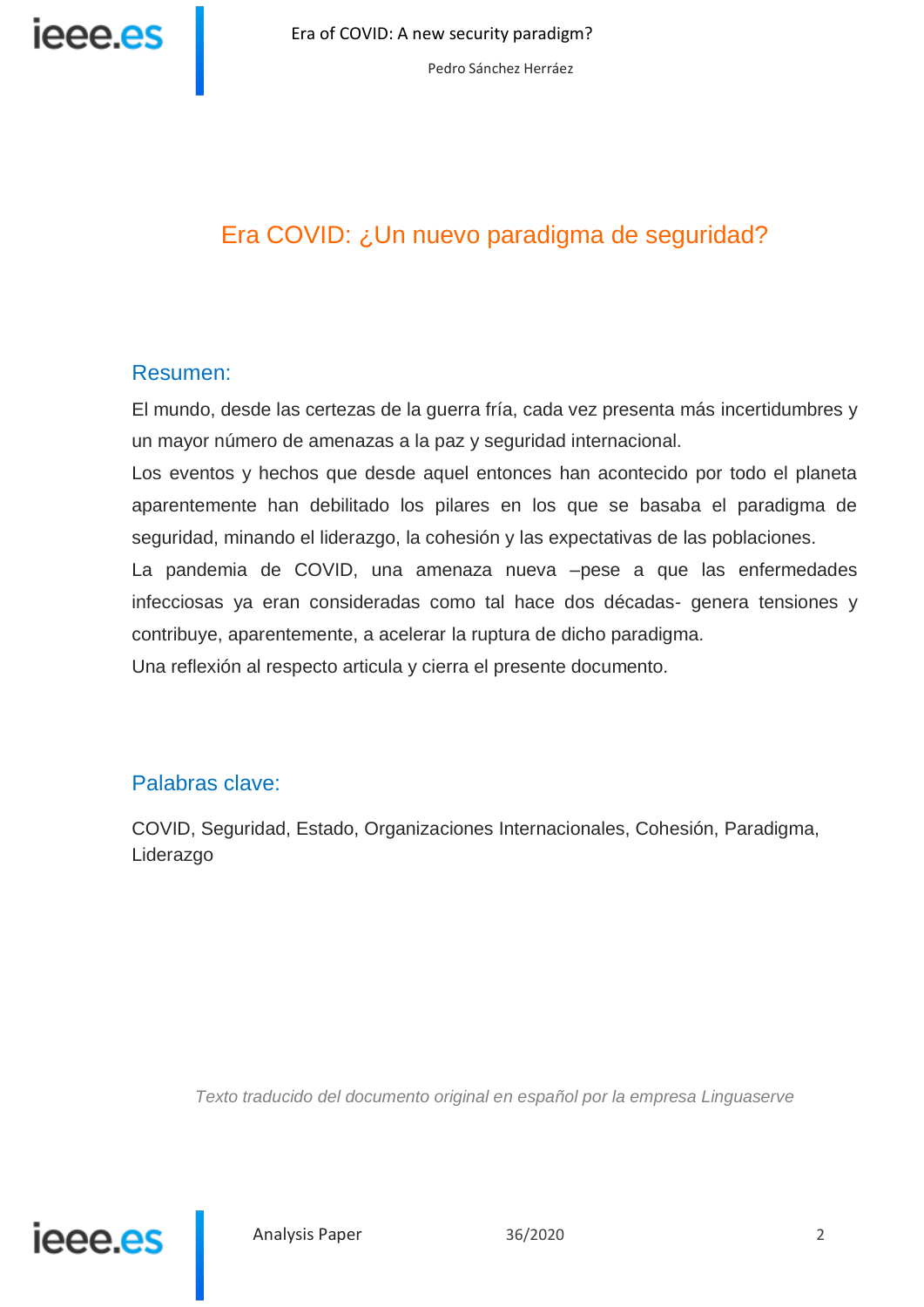

#### **From a world of certainties...**

After the end of the Second World War and during the so-called cold war, the planet could rely on relative "certainties". On the one hand, due to the existence of two opposing blocs –plus a third, that of the "non-aligned" and some neutral countries–, and due to knowing "on which side each one was" and "who were the enemies". And also, who the "friends or allies" were.

On the other hand, the existence of strong global leadership, both at the level of nations and individuals, at least the heads of the great powers, made clearer choices and perceptions possible, or at least easier to adjust to the priority threat, the other bloc, a fact that overshadowed almost everything else.

And all this without forgetting that despite the wars that the decolonisation process and the struggle of the blocs in third countries entailed, the standard of living and the development indicators were improving globally<sup>1</sup>, although there were still great differences between developed and non-developed countries, and between different economic models. Expectations and perceptions related to being able to improve, to advance in quality of life and wealth, in opportunities and desires, despite the existing crises and difficulties. Children, in general, had serious hopes of living better than their parents.

During this whole period, the institutions of regional and global governance experienced a great development: the reality and definition of wars as "global", as well as the possibility of the destruction of humanity as a whole in a nuclear holocaust accelerated this feeling of a "global village", of the vision of the world as a single space and that, therefore, it should be tended to be managed as such. The United Nations (UN), which emerged at the end of the Second World War  $(1945)^2$  with a preamble full of words such as peace, security, justice, rights, progress, etc., in an ode to a better world, was occupying spaces and areas of work; and the very active management and legendary

 $2$  UNITED NATIONS, Charter of the United Nations, San Francisco, 26 June 1945. Available at <https://www.un.org/es/charter-united-nations/>



 $\overline{a}$ 

<sup>&</sup>lt;sup>1</sup> PRADOS DE LA ESCOSURA, Leandro, World Human Development: 1870-2007, The Review of Income and Wealth, series 61 number 2, pages 220-247, June 2015. Available (pre-publication) at [https://frdelpino.es/investigacion/wp-content/uploads/2020/02/LPE-World\\_human\\_development\\_pre](https://frdelpino.es/investigacion/wp-content/uploads/2020/02/LPE-World_human_development_pre-publication.pdf)[publication.pdf N](https://frdelpino.es/investigacion/wp-content/uploads/2020/02/LPE-World_human_development_pre-publication.pdf)OTE: all web links in this document are active as of 9 November 2020.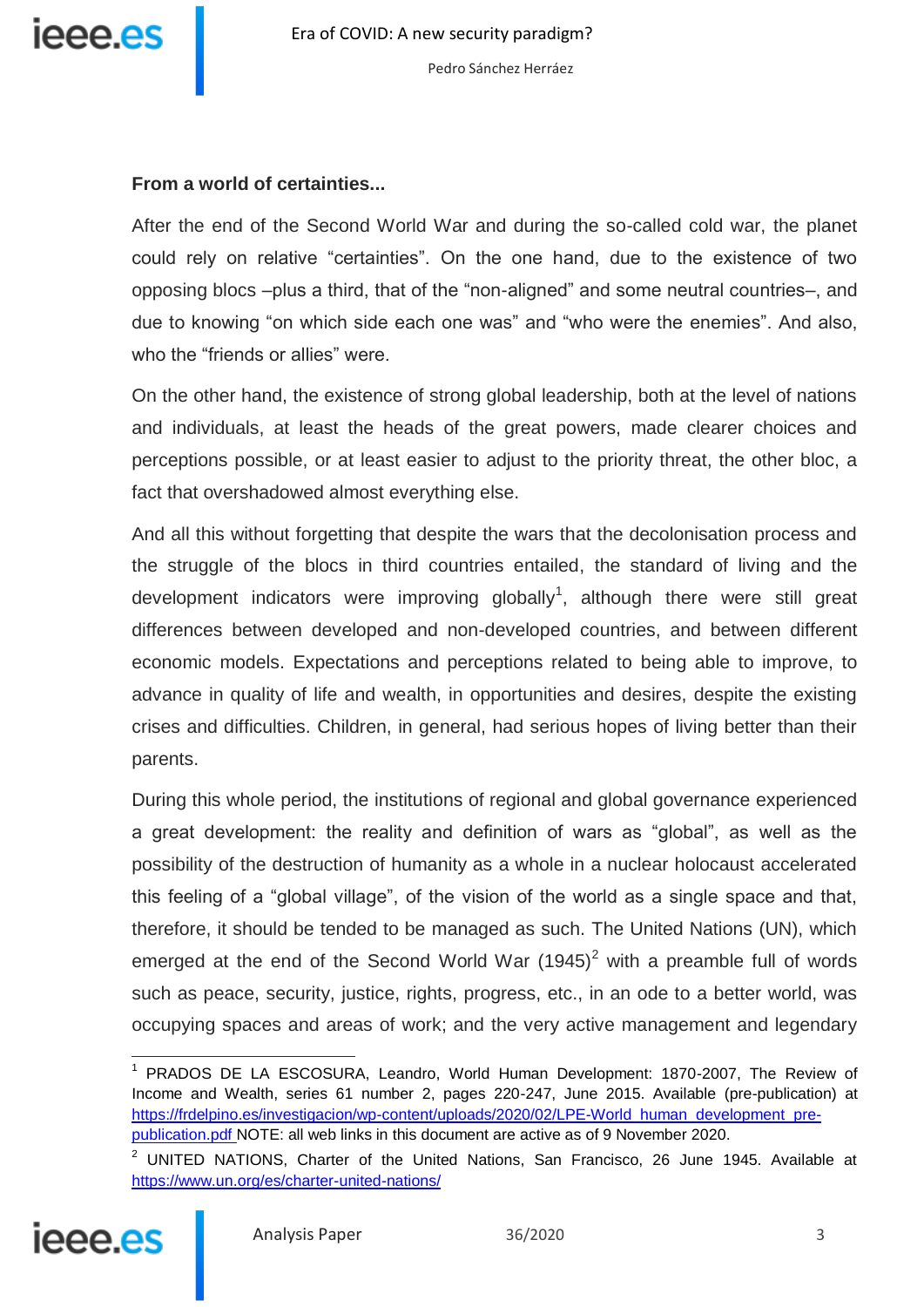General Secretaries –just remember the Swedish Dag Hammarskjöld, the "inventor" of the "peace missions"– were filling the UN and its agencies with prestige, while new regional associations of different types –military, commercial, political, etc.– were appearing all over the planet. The process of supranational partnership, making good the secular motto "together we are stronger" seemed to be gaining momentum during the cold war; and like the United Nations, these organisations have a significant degree of endorsement and prestige. What these organisations say carries international weight.

Relative certainties, cohesive states with united populations, valid supranational organisations and an adequate leadership capacity provide serious support for the security paradigm which, with nuances, has come down to us today. Surely enough?

#### **...to another one full of uncertainty?**

Since the end of the cold war, the planet has been undergoing a complete reconfiguration. After the fall of the Berlin Wall in 1989 and the end of the bipolar world, hope lords over a world that sees the Kantian ideal of perpetual peace as real. This is the stage of the "End of History"<sup>3</sup>, of the proposal of a possible end to armed conflicts, and of the expectation that in the world there are only economic differences and the triumph of democracy.

But the facts are stubborn in the face of illusions; the loss of control of the powers in their areas of influence, due to their disappearance (Soviet Union) or the lack of geopolitical interest in maintaining them (United States), filling the planet with conflicts and revolutions, while the UN multiplies its efforts and its peace missions trying to stabilise a planet in growing disorder. And although after 9/11 a certain feeling of facing a common enemy was generated, international terrorism, which apparently allows the great nations to be somewhat cohesive, the truth is that they are looking for their space in the new world that is being forged, and, rightly or wrongly, the so-called "clash of civilisations" fits in as an argument in sectors of societies that are increasingly radicalised and lacking in leaders, contributing to the fracturing of alliances and nations.

The geopolitical vacuum is being filled –constantly filling– by emerging powers: Putin's reborn Russia, an unstoppable rising China, the United States is in a certain process of

 3 FUKUYAMA, Francis, The End of History and the Last Man, Free Press, New York, 1992

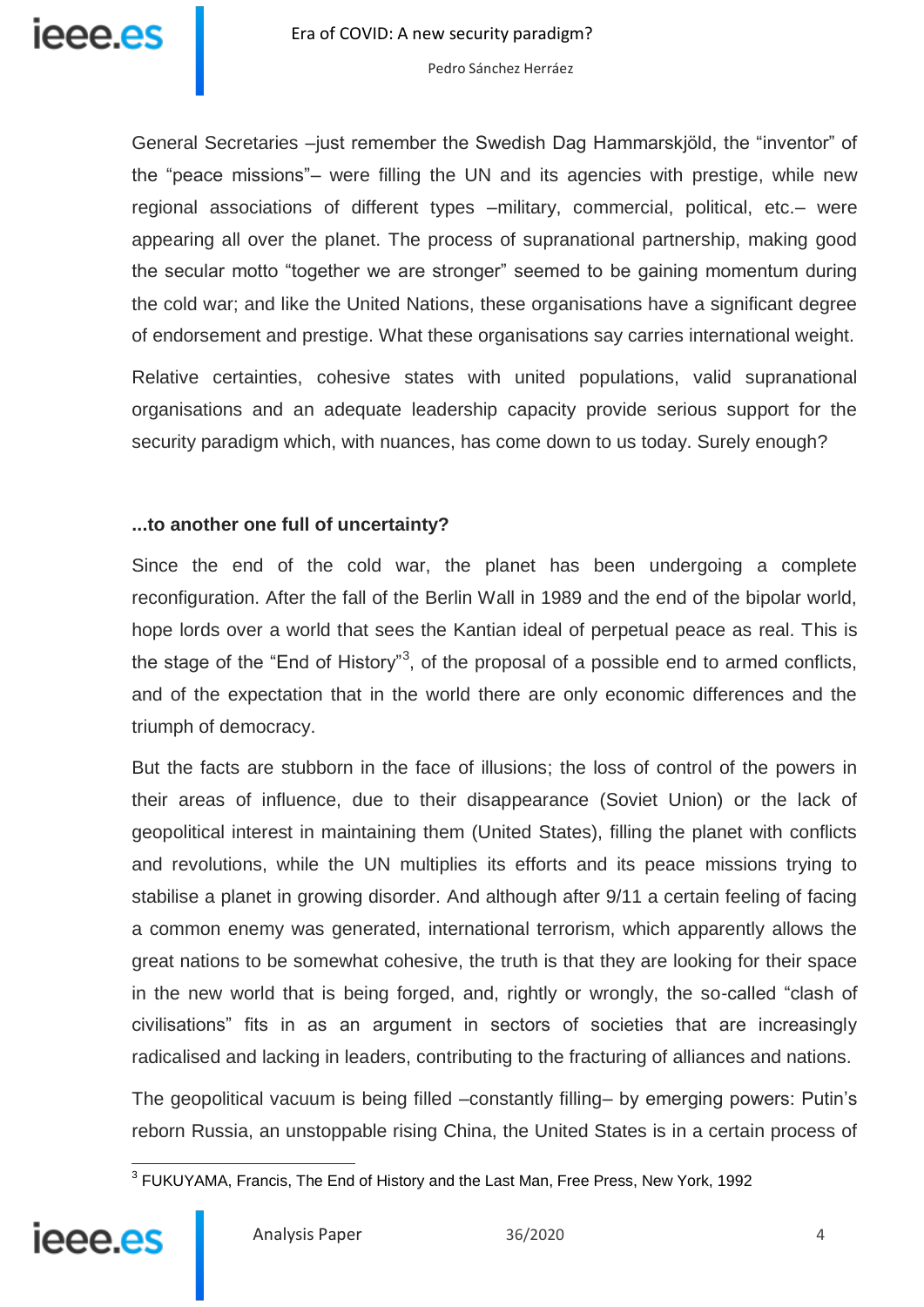

retreating into itself and the European Union –perhaps due to the complex "digestion" of some enlargements carried out at full speed, or perhaps due to its own vulnerabilities and contradictions– does not seem to be the world reference for a supranational regional organisation; and meanwhile, the United Nations is falling into inoperativeness – among other things, because of the inability to stop the huge number of existing armed conflicts.

However, the world is becoming more and more globalised, with flows of goods, ideas, financial resources and people circling the globe at greater speed and intensity. The new wave of globalisation<sup>4</sup> that began in the late 1980s is characterised by the creation of long and complex value chains, which would translate into an exponential increase in international trade<sup>5</sup>; the strengthening of maritime infrastructures and networks, due to the lowering of maritime transport costs and the ease of foreign investment, led to the massive transfer of manufacturing to Asia, with the consequent relocation of many companies and the loss of business fabric in the United States, Europe and Japan and of a large number of jobs in the industrial sector in developed countries, while the world market was filled with products from overseas at much lower costs than those produced locally, also contributing to the erosion of local trade structures.

Although globalisation posed a wave of prosperity at all levels –and, to some extent, with nuances, that is so–, the truth is that various issues of internal and external nature ended up meaning that certain countries contemplated that a great part of their wealth and potentialities were left in the hands of a few –as it happened with Russia and the oligarchs, among others–, increasing the inequalities gradually, creating a powerful resentment against that "western globalisation" feeling that still lasts; the new world economic structure left many populations tense and fractured and left many states weak, sometimes unable to compete against the tide of low-cost Asian products that invaded their markets, and against the financial flows managed by large investors and global funds.

<sup>&</sup>lt;sup>5</sup> LEVINSON, Marc, The box: How the shipping container made the world smaller and the economy bigger, Princeton University Press, New Jersey, 2006 (there is a second edition with a new chapter published in 2016)



j

<sup>&</sup>lt;sup>4</sup> While there are certain differences among analysts when it comes to adjusting times and deadlines for the globalisation waves of the past, a good essay on the subject can be read in LEVINSON, Marc, Outside the box. How globalization changed from moving stuff to spreading ideas, Princeton University Press, New Jersey, 2020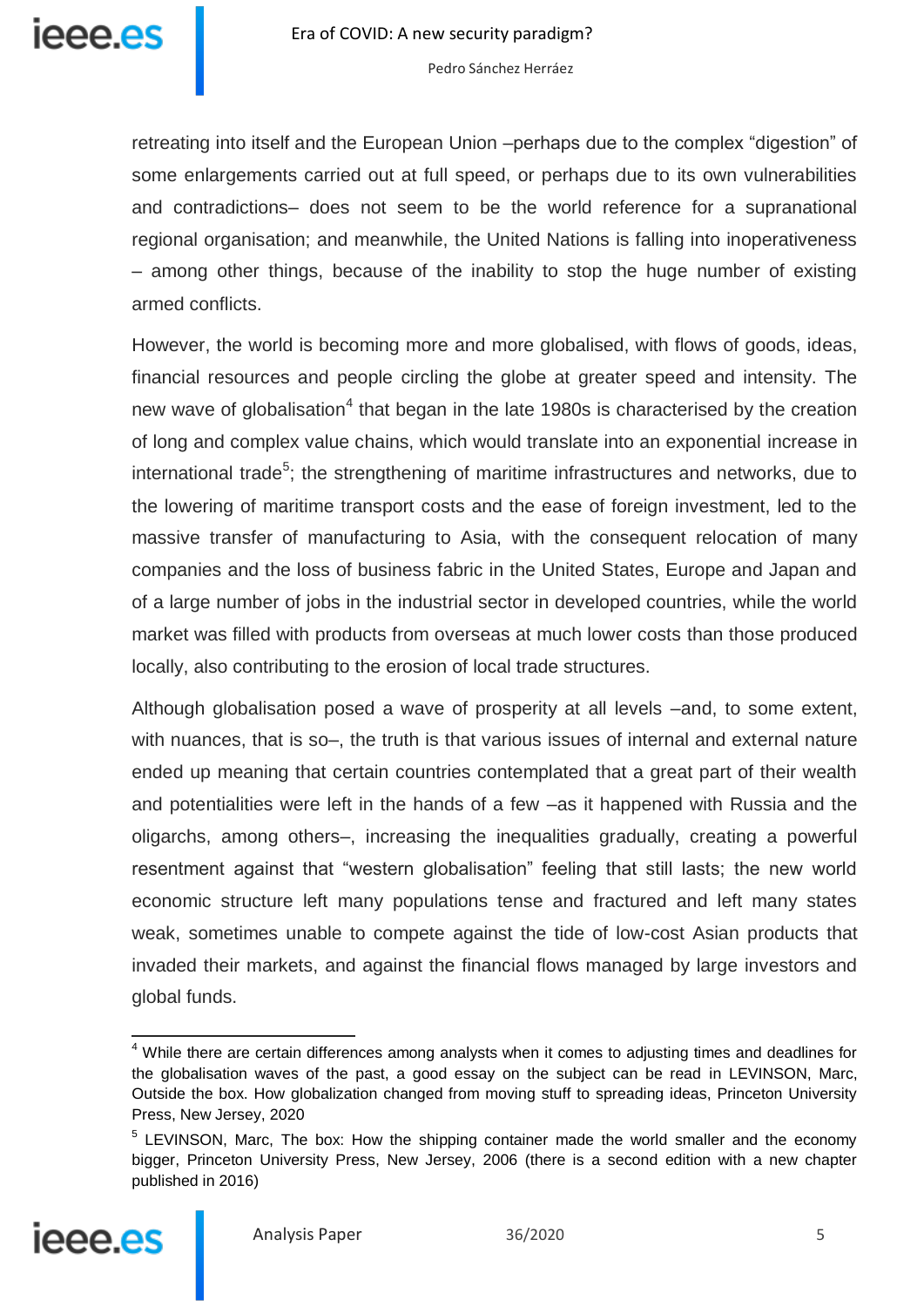

This change in the poles and in global growth patterns has major geopolitical consequences, and tensions are being exacerbated in a centrifugal sense throughout the planet, increasing unrest. The financial crisis of 2007-2008 was a severe blow to international trade and, above all, to the perception of future hope since, for the first time since the Second World War, the possibility was raised that children would live worse than their parents.

Tensions are growing, with internal effects on states and external effects impacting and fracturing global governance; and events such as the Arab Spring 2011 and the "outraged" movements in Europe and around the world, the UK's yes to Brexit, and the election of Donald Trump as president of the United States in 2016 can be included $6$  as products of this population anger. This social unhappiness not only translates into an increase in disorder, general strikes and anti-government demonstrations –from 2011 to 2019, throughout the planet, these actions have increased by 244%<sup>7</sup>- but also into a powerful lack of cohesion and internal fracture in States and international organisations and the apparently unstoppable rise of populist parties of both signs.

And there are no leaders who mark out a clear path that makes growth and values, stability and democracy compatible –and this was a role that the European Union could or not very well play, paradoxically; it seems that unless there is a powerful change of course, it could disappear as an actor from the geopolitical point of view $8-$ ; and the leaders who can put their success on the table –Putin, Xi Jinping– are not the desired referents of freedom, and even, feeding back into populism, they pose the false dichotomy between development and freedom.

<sup>&</sup>lt;sup>8</sup> GSTÖHL, Sieglinde, The geopolitical commission: learning "the language of power", College of Europe Policy Brief, 19 February 2020 Available at [https://www.coleurope.eu/system/tdf/research](https://www.coleurope.eu/system/tdf/research-paper/gstohl_cepob_2-2020.pdf?file=1&type=node&id=54724&force)[paper/gstohl\\_cepob\\_2-2020.pdf?file=1&type=node&id=54724&force=](https://www.coleurope.eu/system/tdf/research-paper/gstohl_cepob_2-2020.pdf?file=1&type=node&id=54724&force)



 $\overline{a}$ 

QUARTZ, Brace yourself: the most disruptive phase of globalization is just beginning, 7 December 2016. Available at [https://qz.com/854257/brace-yourself-the-most-disruptive-phase-of-globalization-is-just](https://qz.com/854257/brace-yourself-the-most-disruptive-phase-of-globalization-is-just-beginning/)[beginning/](https://qz.com/854257/brace-yourself-the-most-disruptive-phase-of-globalization-is-just-beginning/)

<sup>&</sup>lt;sup>7</sup> INSTITUTE FOR ECONOMICS & PEACE, Global Peace Index 2020, JUNE 2020 Available at [https://www.economicsandpeace.org/wp-content/uploads/2020/08/GPI\\_2020\\_web-1.pdf](https://www.economicsandpeace.org/wp-content/uploads/2020/08/GPI_2020_web-1.pdf)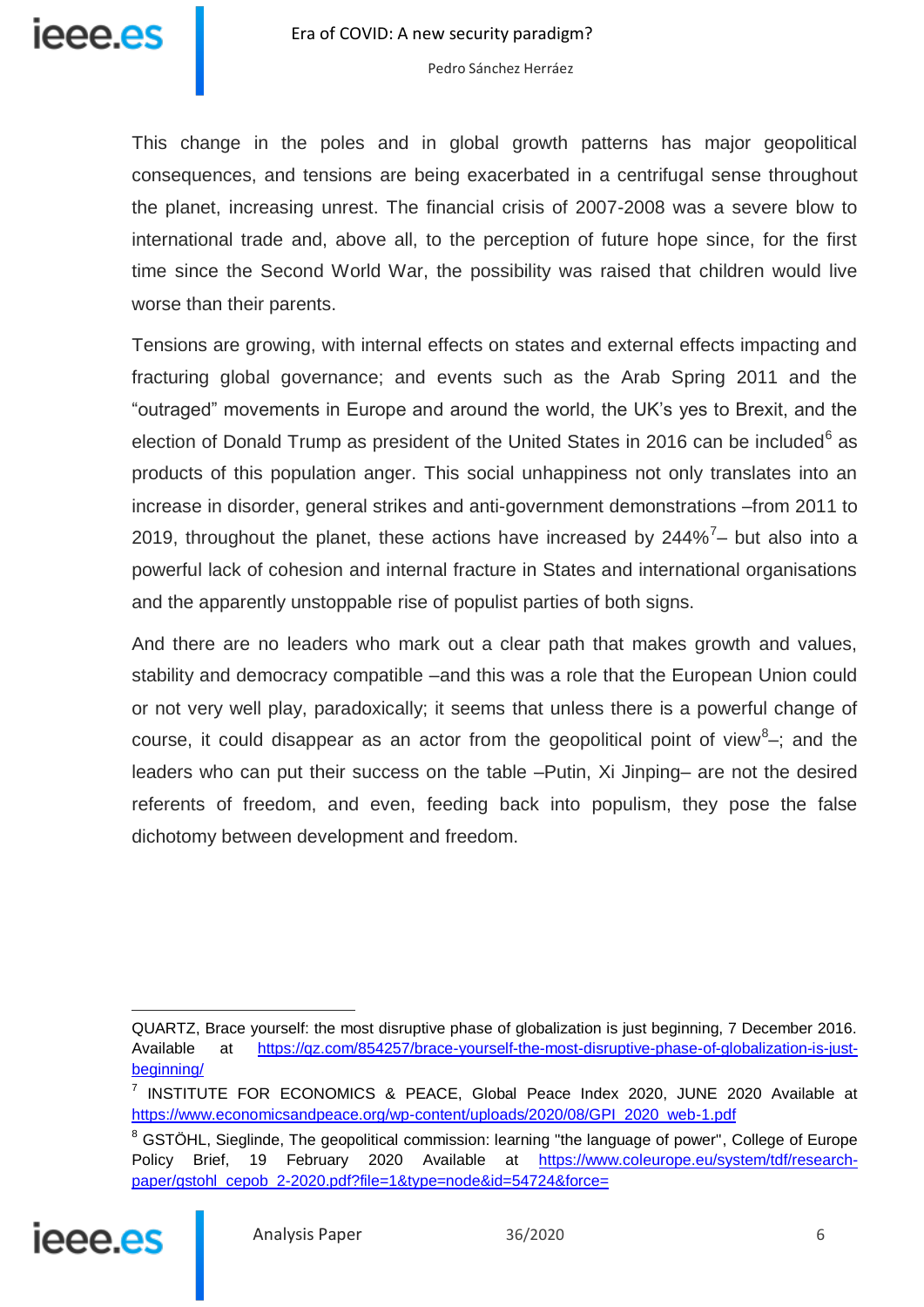

In a few years, the pillars on which the security paradigm rested seem to have largely cracked. Perhaps it was that, more than the end of history, we were on the verge of the end of the "Great Illusion" <sup>9</sup>in a globalised planet full of unrest and growing unhappiness.

But, in any case, the security paradigm is strong enough to face whatever comes, even in this new "uncertain world", where everything is "new". Even the threats.

#### **A rise in "new" threats!**

After the end of the quintessential threat, bloc warfare in the bipolar world, as early as 1999 NATO pointed out in its strategic concept<sup>10</sup> the existence of a wide variety of risks, military and non-military, multidirectional and often difficult to predict, including the proliferation of nuclear, chemical and biological weapons, as technology made it increasingly easy to obtain both the means of their dissemination and the facilities to manufacture them.

Another multinational organisation, the European Union, in its first security strategy in 2003, pointed out the need to confront the existing threats and risks together, recalling that no country, on its own, would be able to do so, and indicating that the advance of science could give more power to biological weapons<sup>11</sup>.

And the United Nations, the global governance body par excellence, in the report of a high-level panel of experts on global threats, challenges and change, entitled "A more secure world: our shared responsibility"  $12$ , covers the most important threats to peace and security in the world, among which the references to deadly infectious diseases are constant, as well as the need for biological security. And it also highlights the

http://www.ieee.es/Galerias/fichero/OtrasPublicaciones/Nacional/2015/PSH\_La\_Gran\_Ilusion\_Revista\_Ei [ercito\\_888\\_marzo\\_2015.pdf](http://www.ieee.es/Galerias/fichero/OtrasPublicaciones/Nacional/2015/PSH_La_Gran_Ilusion_Revista_Ejercito_888_marzo_2015.pdf)

<sup>10</sup> NATO, The Allliance's Strategic Concept, 24 April 1999. Available at [https://www.nato.int/cps/en/natolive/official\\_texts\\_27433.htm](https://www.nato.int/cps/en/natolive/official_texts_27433.htm)

<sup>&</sup>lt;sup>12</sup> UNITED NATIONS, A More Secure World: Our Shared Responsibility. Report of the High-level Panel on Threats, Challenges and Change, General Assembly, document A/59/565, 2 December 2004. Available at<https://undocs.org/es/A/59/565>



 $\overline{\phantom{a}}$ 

 $9$  SÁNCHEZ HERRÁEZ, Pedro, 1914-2014: The Return of History or the Great Illusion?, Army Magazine number 888, March 2015, pages 16-23 Available at

<sup>&</sup>lt;sup>11</sup> EUROPEAN COUNCIL, European Security Strategy, A Secure Europe in a Better World, 12 December 2003, page 4 Available at<https://www.consilium.europa.eu/media/30808/qc7809568esc.pdf>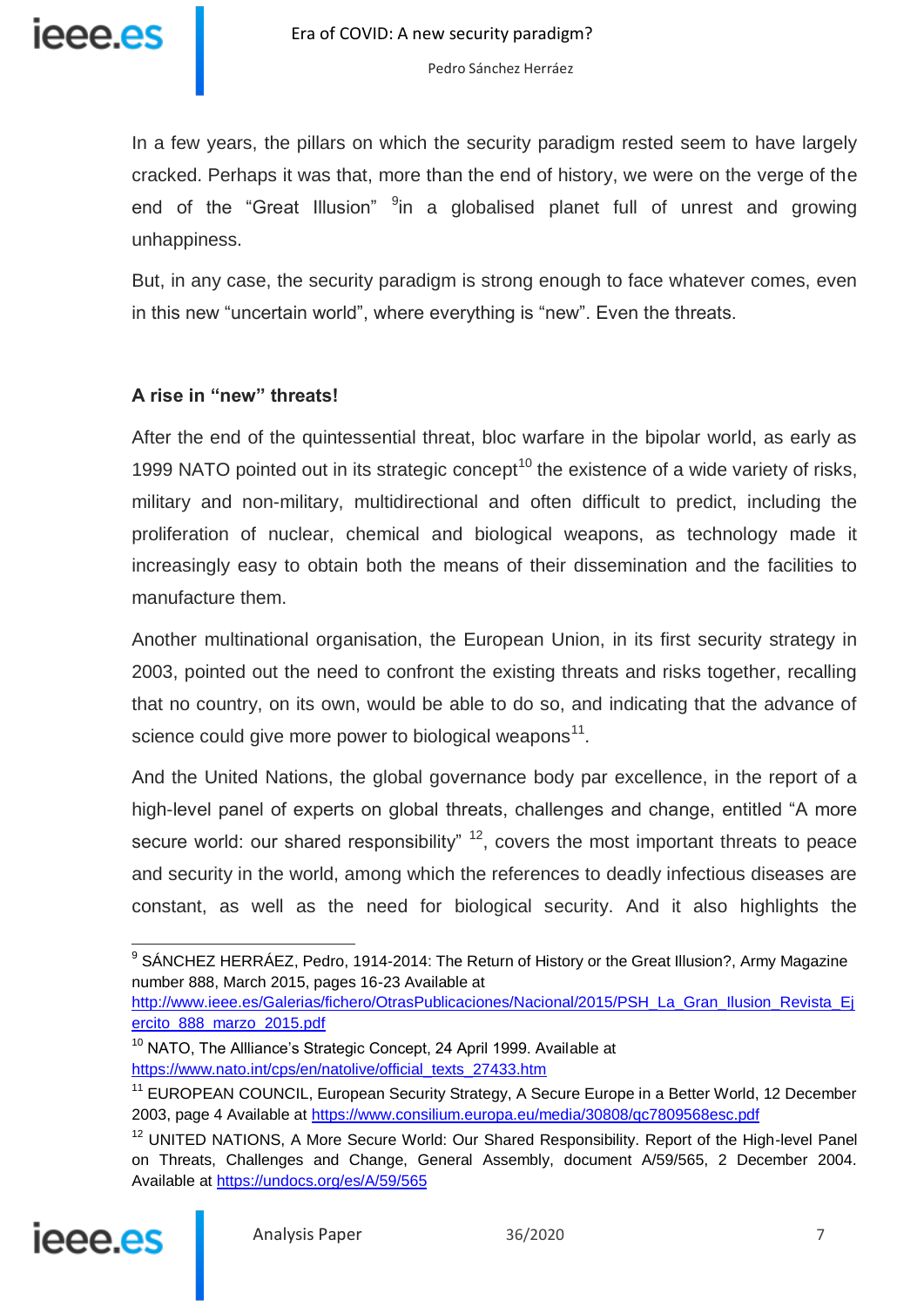

vulnerability of our health systems –on a global scale– to new infectious diseases, by highlighting the dangers (and opportunities) generated by advances in biotechnology, which makes it necessary to prepare an effective defence against bioterrorism and against natural outbreaks of natural infectious diseases. And it expressly states that "Any event or process that causes large-scale deaths or a massive reduction in life chances and undermines the role of the state as the basic unit of the international system constitutes a threat to international security" (page 12), and that such threats include infectious diseases – included in the group of economic and social threats alongside poverty and environmental degradation.

Since the publication of the above-mentioned documents, a multitude of documents from different nations, international organisations and think tanks have profusely addressed the presentation and analysis of the "new threats" –international terrorism, failed states, organised crime, etc.–, ideas and thoughts that have been materialising, to a great extent, during these years. The strategy has a forward-looking vision and mission, a strongly utilitarian component, as foreseeing, and more to the point of security, must involve foresight. Or does it?

#### **Not-so-new threats... Do we have a plan?!**

If already in those years there was a clear awareness of the danger that infectious diseases posed and that, in addition, would be a growing threat, the rapid development of technology and climate change –due to the fracture of habitats and environments, which favours the dissemination of microorganisms that did not previously exist in those areas– has only contributed to their reinforcement.

To a greater extent, this threat continues to appear, in most nations, in the highest level documents dealing with security and defence, in their national security strategies –or equivalent terminology–; without going any further, it is included verbatim in the Spanish National Security Strategy of 2017: "(...) Spain, a country that receives more than 75 million tourists a year, with ports and airports that are among the busiest in the world, a climate that increasingly favours the spread of disease vectors, with an ageing

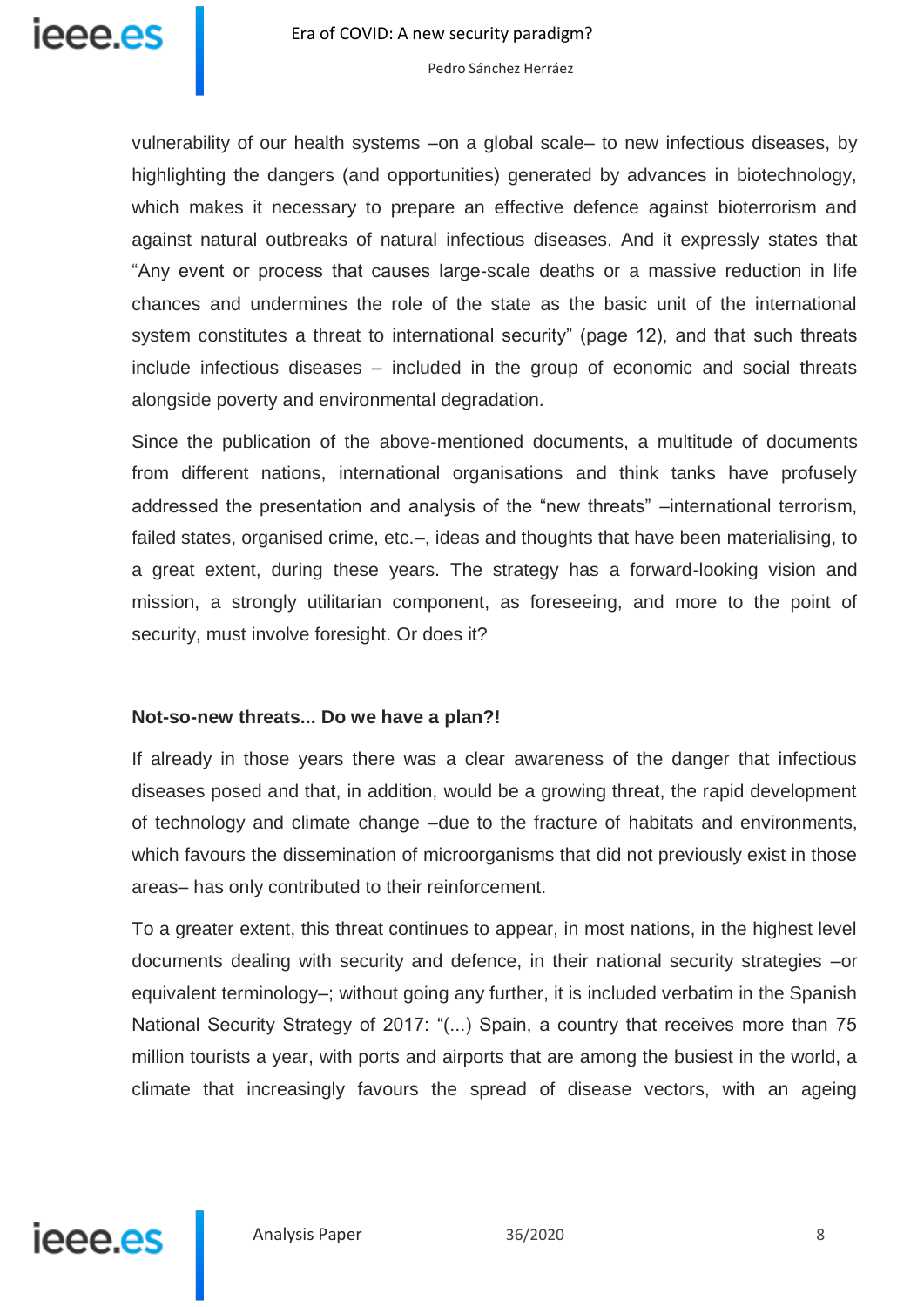

population and a polarised geopolitical situation, is not exempt from threats and challenges associated with both natural and intentional infectious diseases.  $(...)^{n13}$ .

On the other hand, and in addition to the "lessons learned" from past pandemics, from the black plague that devastated Europe centuries ago to the so-called "Spanish flu" – because this was the country where its appearance was reported in the press, given that the other European nations were subject to censorship when they were immersed in the First World War– in recent times, although much less widespread, there have been outbreaks that have made the authorities –and the populations– extraordinarily concerned about the potential consequences they could generate: it is enough to remember SARS (Severe Acute Respiratory Syndrome) in 2003<sup>14</sup>, the so-called "avian flu"<sup>15</sup> –with different outbreaks and virus strains– or Ebola in 2014-2016<sup>16</sup>. All of them generated a high degree of social alarm and all of them involved the activation of certain measures and protocols.

Given that they posed global threats, and that despite their remote origins –from the Western perspective, since the first two came from Southeast Asia and Ebola from Africa–, they arrived in the West, although with little incidence, and people asked themselves if something really remote was really in a global world, and thought or pretended "that it is not going to reach them". It seems reasonable to design contingency plans, and for these to be, as it has been proclaimed for decades, global and joint, since "in the face of global threats, we need global answers".

Therefore, what could be evident, at least in the richest and most powerful nations of the planet and/or in international organisations, is that there are, for this –and other– threats, already contemplated two decades ago, established plans, global protocols, validated and planned lines of action, etc. And a plan, *grosso modo* requires a real assessment of the threat, the establishment of a clear goal and purpose –especially if it

<sup>&</sup>lt;sup>16</sup> WORLD HEALTH ORGANIZATION, Ebola virus disease, 10 February 2020. Available at <https://www.who.int/es/news-room/fact-sheets/detail/ebola-virus-disease>



j <sup>13</sup> GOVERNMENT PRESIDENCY, National Security Strategy 2017, Department of National Security, 2017, page 74. Available at

[https://www.dsn.gob.es/sites/dsn/files/Estrategia\\_de\\_Seguridad\\_Nacional\\_ESN%20Final.pdf](https://www.dsn.gob.es/sites/dsn/files/Estrategia_de_Seguridad_Nacional_ESN%20Final.pdf)

<sup>&</sup>lt;sup>14</sup> CENTERS FOR DISEASE CONTROL AND PREVENTION, Severe Acute Respiratory Syndrome (SARS). Available at <https://www.cdc.gov/sars/about/faq-sp.html>

<sup>&</sup>lt;sup>15</sup> CENTERS FOR DISEASE CONTROL AND PREVENTION, Highly pathogenic avian influenza A(H5N1) virus in Asia. Available at<https://espanol.cdc.gov/flu/spotlights/hpai-avian-flu.htm>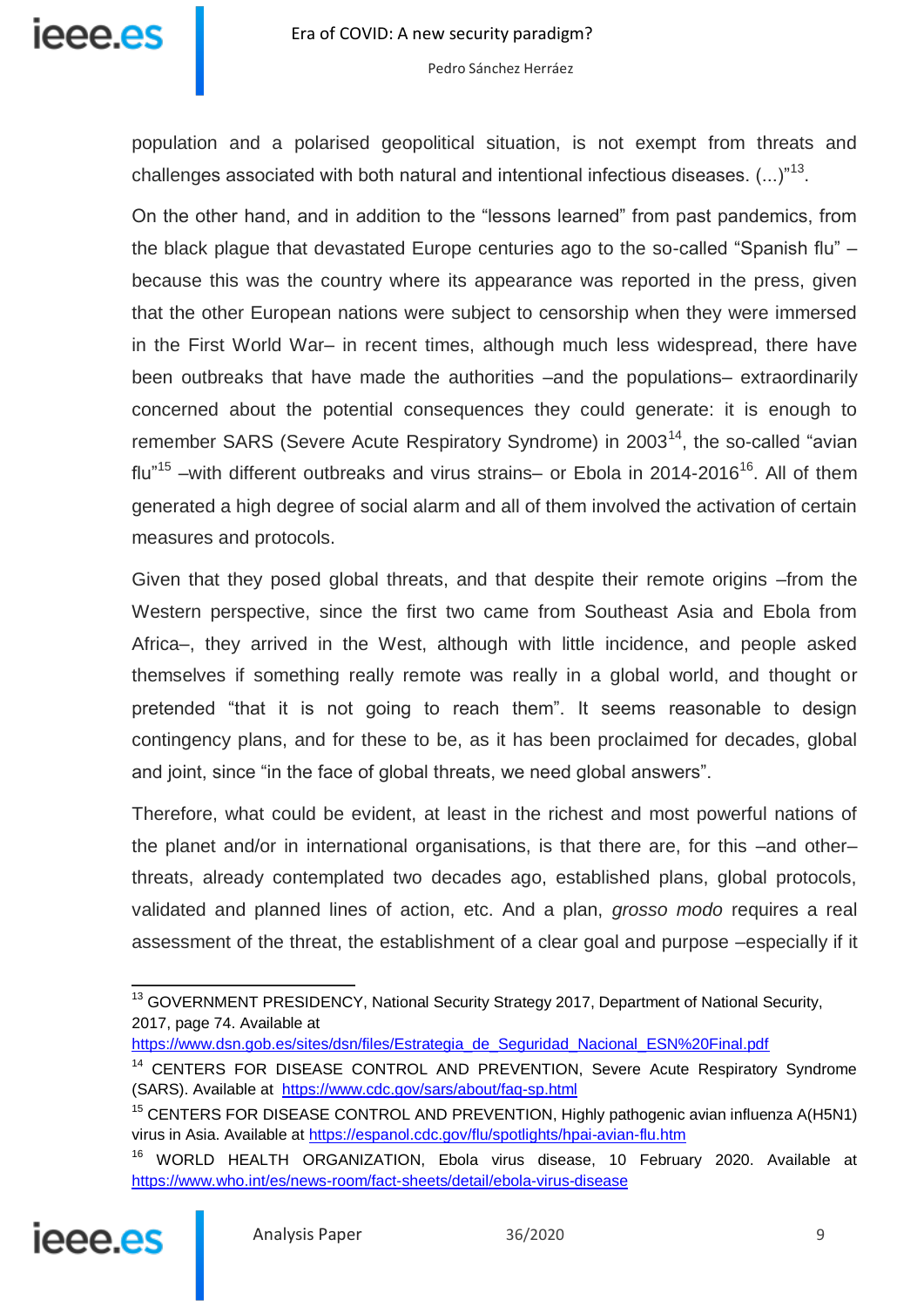is to be carried out by several actors– the identification of existing and necessary means and resources, the design of lines of action with intermediate objectives and milestones, the prioritisation of efforts and actions to be carried out, and a leadership capacity that allows for adequate decision making in a timely manner. A plan, a high-level plan, like a high-level potential pandemic threat, presupposes the proper alignment of ends, means and ways and the existence of a leadership capacity that it is capable of taking decisions, even if they are difficult and tough, in view of the common good. Global responses to global threats, for the good of all.

Therefore, it seems that the conditions for a "grand plan" for a pandemic were in place. And then comes COVID-19.

## **COVID-19: The litmus test for international security**

In the midst of this sea of uncertainties, tensions and lack of cohesion, one of the simplest organisms in existence, a virus, will soon appear, in a timid and limited way at first, then in a brutal and global way, which will end up putting the entire planet in check.

Given that, a priori, this is a health emergency, and that there is a global body, the World Health Organization (WHO), which is qualified to deal with these issues, there should be no problems or doubts, beyond those specific to the type of pathogen, in the management of this new flu or pneumonia that has appeared in a market in China. Or should there?

## *It is a pandemic!: what about global health governance?*

On 31 December 2019, the WHO office in China was informed by the authorities of several cases of pneumonia of an unknown type, and that on the basis of preliminary information provided by the Chinese research team, it did not appear that there was significant person-to-person transmission of the pathogen<sup>17</sup>. From that moment on, beyond the fact that its existence and diffusion was previous to the notification, in less than three months (on 11 March 2020) the official declaration of the already known

 $\overline{a}$ <sup>17</sup> WORLD HEALTH ORGANIZATION, Pneumonia of unknown cause-China, 5 January 2020 Available at <https://www.who.int/csr/don/05-january-2020-pneumonia-of-unkown-cause-china/es/>

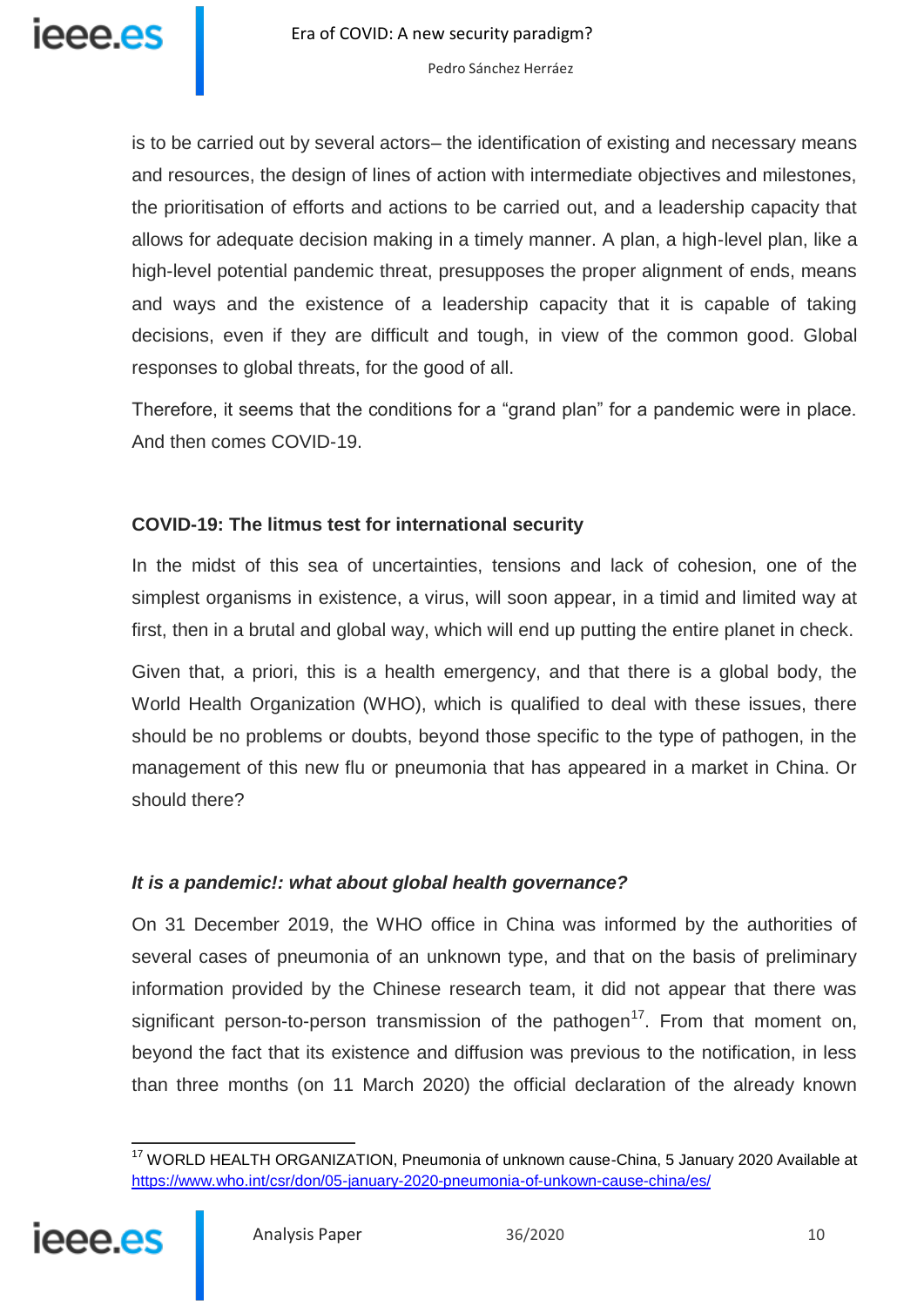

"coronavirus" as a pandemic took place<sup>18</sup>, and therefore, the obvious confirmation of the seriousness of the disease.

The highest health authority on a global scale –without forgetting that the multinational institutions have the capacity for action granted to them by the Member States– falls into almost total disrepute, due to its inefficiency, doubts and contradictory messages when it comes to managing<sup>19</sup> –or at least making recommendations on– the pandemic: from the delay in declaring it to the lukewarmness in recommending the cessation of international travel to prevent the spread of the virus, to the contradictory messages regarding the use or not of facemasks, social distancing... and not forgetting the accusations of having been lukewarm in the face of China's attitude and its supposed lack of information and opacity, especially at the initial moments of appearance of the first cases.

A global health crisis, the largest in a century, was not adequately managed by a global governance health body. And, as in the past, a serious health crisis quickly becomes a multidimensional and global crisis. The time seems right, the opportunity for global governance bodies to show their potential.

## *It is a crisis!: And what does the UN say about this?*

On 3 April, with the pandemic in full swing, the United Nations General Assembly issued resolution  $74/270^{20}$ , entitled "

Global Solidarity to Fight the Coronavirus Disease 2019 (COVID-19)"; it identifies, in the usual United Nations terminology, a number of issues, including the grave concern about the threat posed by the pandemic to health, security and human well-being, the severe disruption of societies and economies and the devastating impact on people's livelihoods that it generates, and the fact that the crisis will destroy hard-won development gains. And it continues to point to the need for collaboration of all

<sup>&</sup>lt;sup>20</sup> UNITED NATIONS, General Assembly Resolution, document A/RES/74/270, 3 April 2020. Available at <https://undocs.org/pdf?symbol=es/A/RES/74/270>



j

<sup>&</sup>lt;sup>18</sup> WORLD HEALTH ORGANIZATION, COVID-19: WHO action timeline, 27 April 2020 Available at <https://www.who.int/es/news/item/27-04-2020-who-timeline---covid-19>

<sup>&</sup>lt;sup>19</sup> VVAA, Challenges of global governance amid the COVID-19 pandemic, Council on Foreign Relations, 21 May 2020, page 23. Available at [https://cdn.cfr.org/sites/default/files/report\\_pdf/challenges-of-global](https://cdn.cfr.org/sites/default/files/report_pdf/challenges-of-global-governance-amid-the-covid-19-pandemic.pdf)[governance-amid-the-covid-19-pandemic.pdf](https://cdn.cfr.org/sites/default/files/report_pdf/challenges-of-global-governance-amid-the-covid-19-pandemic.pdf)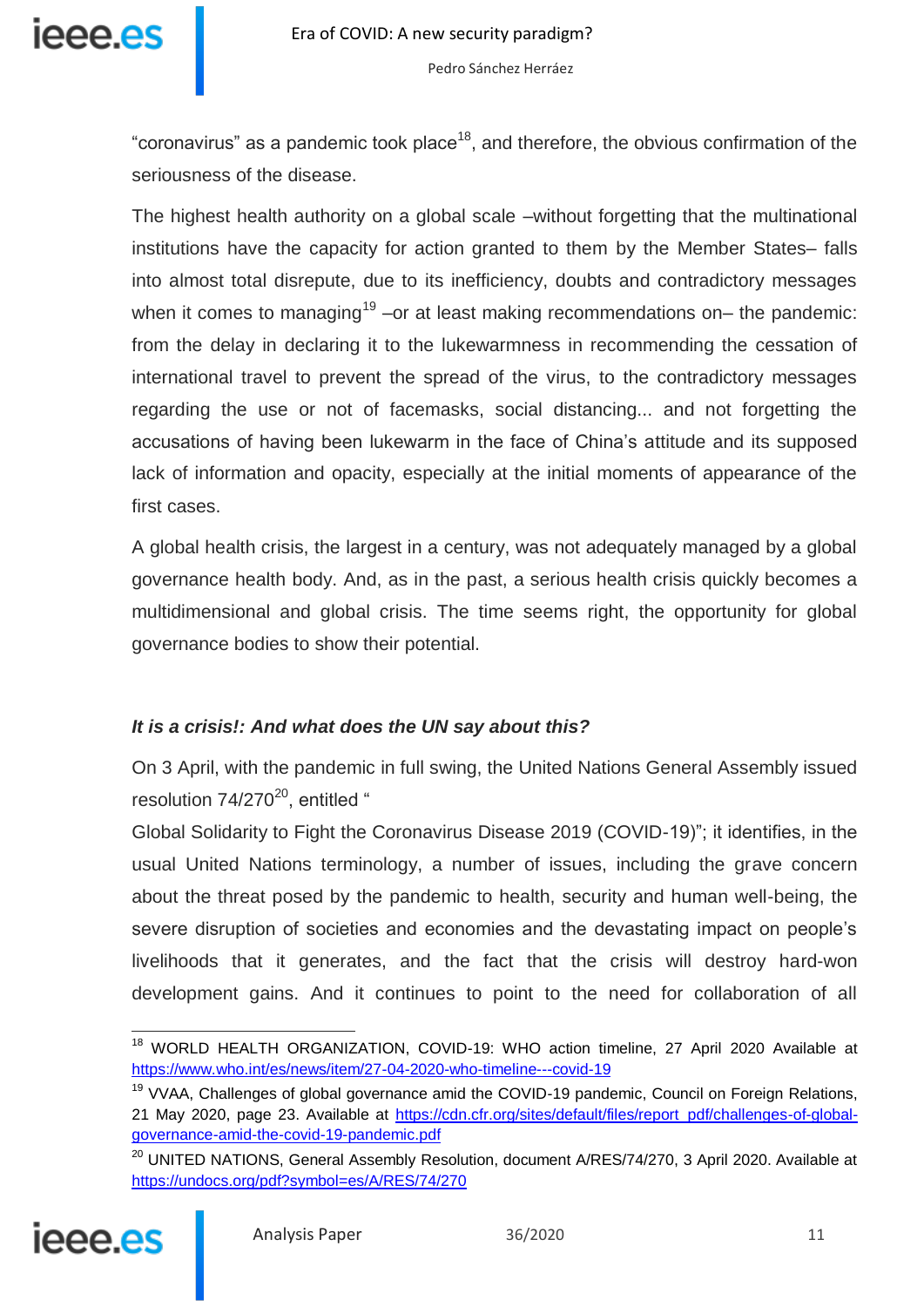

stakeholders at the national, regional and global levels, as well as the recognition that the pandemic requires (and it uses that term literally) "". An ode to the need to confront a global threat together.

A few days later, on 20 April, another resolution,  $74/274^{21}$ , was issued, focusing on international cooperation to ensure global access to drugs, vaccines and medical equipment to address COVID-19, reiterating the importance of international cooperation and effective multilateralism, and that in the face of the pandemic the response must be based on "unity, solidarity and renewed multilateral cooperation".

The reality is that most of the nations of the world, whose production has been delocalised, do not have sufficient reserves of facemasks to attend an emergency... or a simple increase in the usual demand; and while, the number of sick people grows and the number of deaths increase, the nations fight it out with the producers of facemasks or certain medicines, breaking agreements and previous negotiations with the simple argument of paying more; there is no criterion of need, of health emergency, or of attending first to the emerging outbreaks and trying to extinguish them, of trying to control the pandemic in its initial outbreaks and there concentrate the efforts of that world based on "unity, solidarity and renewed multilateral cooperation"... each country is out for its own interests in a zero-sum game where the losses in lives are counted in thousands... but better if they are figures "of the others", leading the health material market to become a forest without rules<sup>22</sup>. Only a few nations, such as Finland, do not have that initial need, as it has taken time since the cold war to gather $^{23}$  essential materials –from food to health resources– to deal with potential crises.

<sup>&</sup>lt;sup>23</sup> BBC.com, Coronavirus: the secret stores from the Cold War meaning that Finland has no shortage of facemasks, 16 April 2020 Available at <https://www.bbc.com/mundo/noticias-internacional-52283271>



j

<sup>&</sup>lt;sup>21</sup> UNITED NATIONS, General Assembly Resolution, document A/RES/74/274, 20 April 2020. Available at <https://undocs.org/es/A/RES/74/274>

<sup>&</sup>lt;sup>22</sup> VANGUARDIA, Facemasks, the wild market, 3 May 2020. Available at [https://www.lavanguardia.com/vida/20200503/48913793461/covid19-mascarillas-china-espana-estafa](https://www.lavanguardia.com/vida/20200503/48913793461/covid19-mascarillas-china-espana-estafa-salud-importacion-salvador-illa-contratos-admnistracion.html)[salud-importacion-salvador-illa-contratos-admnistracion.html](https://www.lavanguardia.com/vida/20200503/48913793461/covid19-mascarillas-china-espana-estafa-salud-importacion-salvador-illa-contratos-admnistracion.html)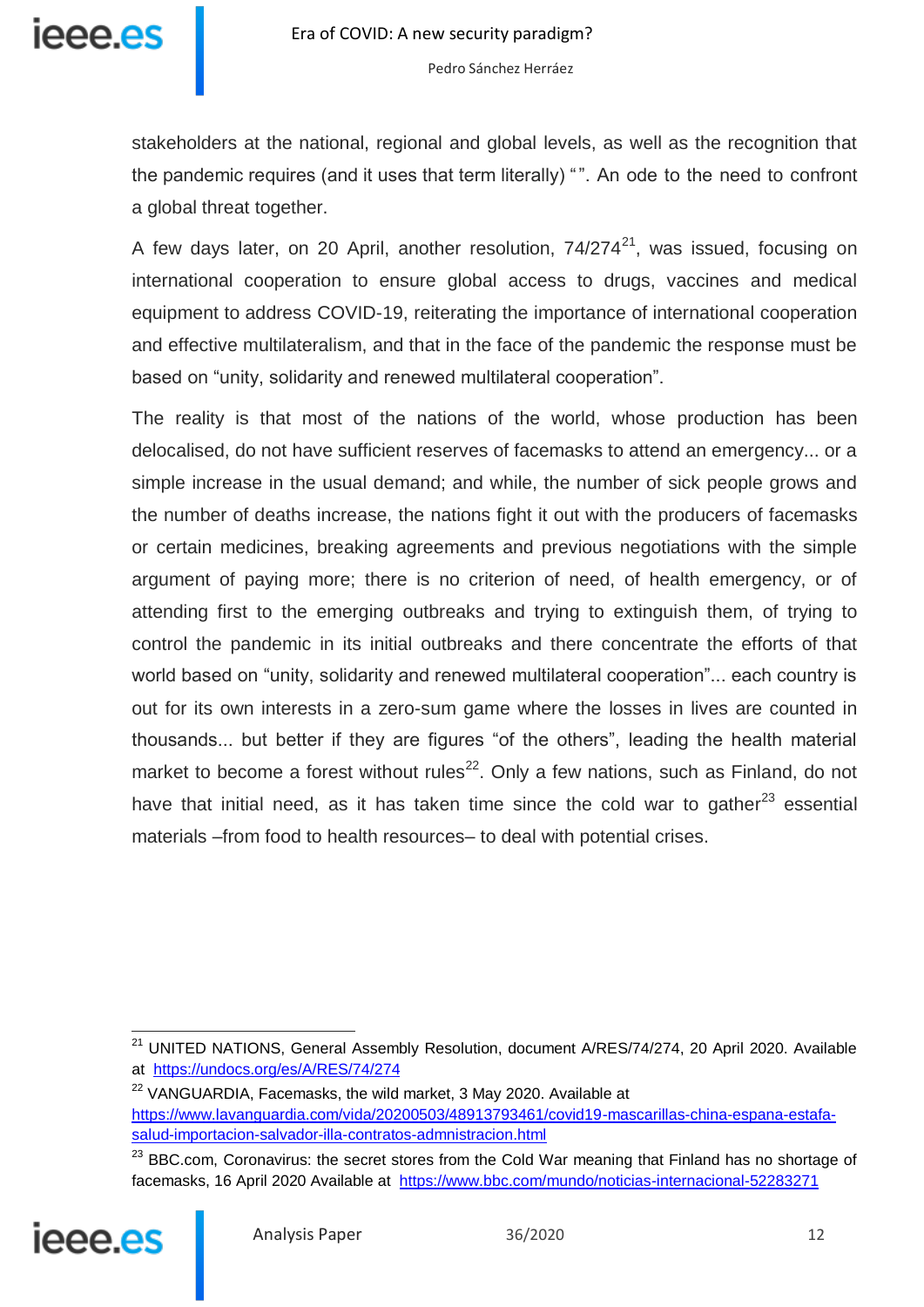

There is no cooperation and sharing, it is the law of the strongest; and since most of the production of facemasks and health resources is located in China, the term "facemask diplomacy" has been coined, which is one more way to reinforce the narrative and the story<sup>24</sup> regarding the proper management of the pandemic by Beijing, and how badly other nations have done it, showing "the excellence of its political system" and its "good intentions" with respect to other countries.

At the beginning of the summer, at the apparent end of the "first wave" of the pandemic and when it seemed that the disease could begin to be controlled to some extent, the harsh reality prevailed over the wishes expressed by the General Assembly; and the situation was so complex that under the generic heading "Maintenance of International Peace and Security", the United Nations Security Council, a body whose resolutions are binding, issued resolution 2532 (2020) on 1 July<sup>25</sup>. And in it, it is possible to read the harshness of the situation that is being experienced on the planet due to the pandemic and the impact that this has on international peace and security; it points out the devastating effect of the pandemic worldwide, that the pandemic exacerbates armed conflict and that armed conflict, in turn, makes it more complex to fight the virus, that progress in peacebuilding and development could be negated by COVID-19, and that the fight against it requires greater cooperation and solidarity at the national, regional and international levels, as well as an inclusive, comprehensive and global response in which the United Nations plays a key coordinating role, among other issues. The pandemic is already a multidimensional crisis, with serious security implications, among others.

But ceasefires requested on several occasions –the first by the UN Secretary-General on 23 March<sup>26</sup>– for ongoing conflicts are not observed, and the impact of the pandemic on conflicts, in all types of conflicts and battlefields, is high; we start talking about that besides the pandemic there is an infodemic, a battle in which the warriors have

 $26$  To which the one made by the Security Council on 1 July must be added, again by the Secretary General on 22 September... UNITED NATIONS, Global Ceasefire. Available at <https://www.un.org/es/globalceasefire>



 $\overline{a}$ <sup>24</sup> GERMAN MARSHALL FUND, Mask off Chinese coronavirus assistance in Europe, Policy Paper number 9, July 2020 [https://www.gmfus.org/sites/default/files/publications/pdf/ASD-ASIA%20-](https://www.gmfus.org/sites/default/files/publications/pdf/ASD-ASIA%20-%20EU%20China%20Coronavirus%20-%20final.pdf) [%20EU%20China%20Coronavirus%20-%](https://www.gmfus.org/sites/default/files/publications/pdf/ASD-ASIA%20-%20EU%20China%20Coronavirus%20-%20final.pdf)20final.pdf

<sup>&</sup>lt;sup>25</sup> UNITED NATIONS, Security Council Resolution, document S/RES/2532 (2020), 1 July 2020. Available at [https://undocs.org/es/S/RES/2532\(2020\)](https://undocs.org/es/S/RES/2532(2020))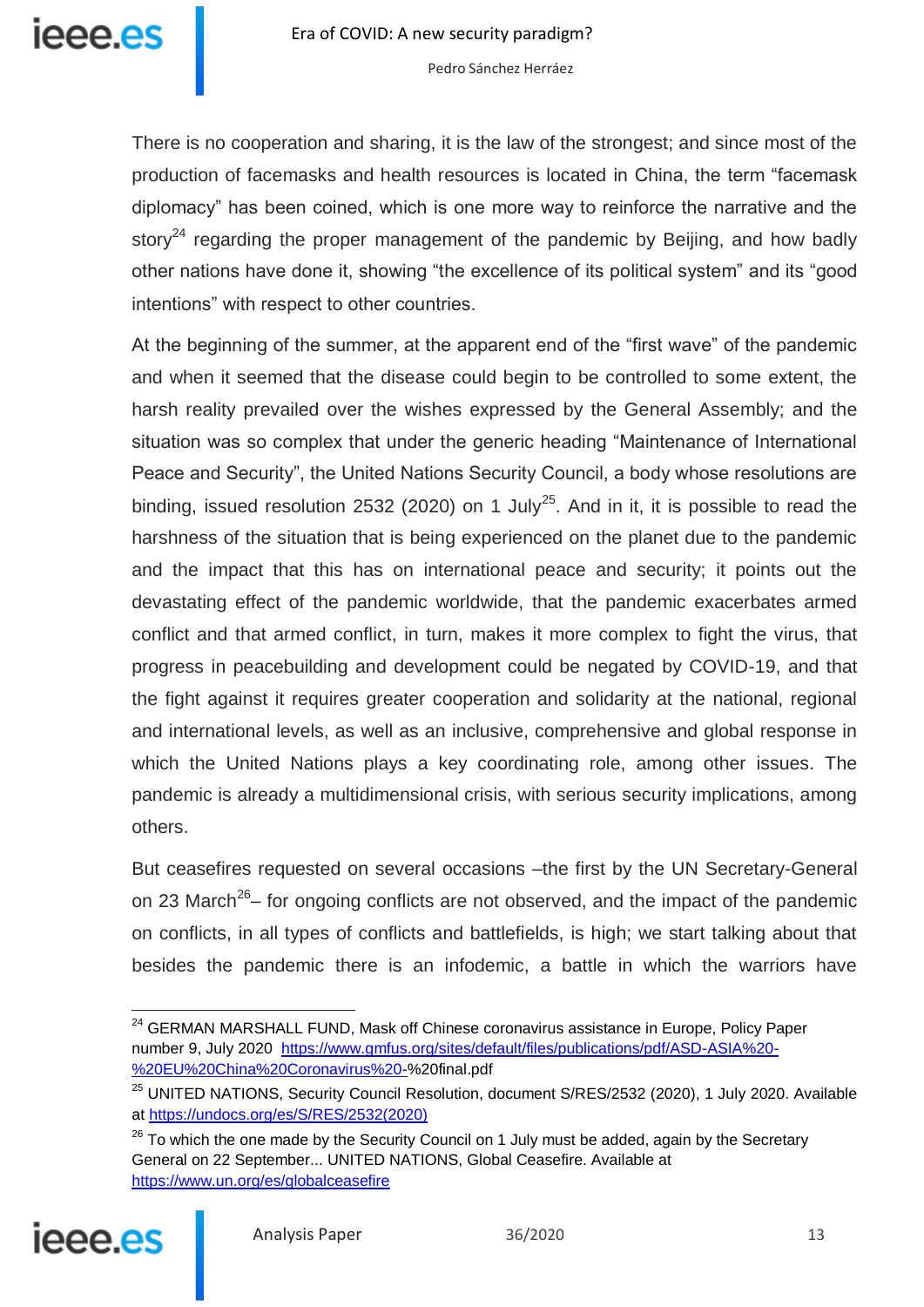

keyboards instead of swords<sup>27</sup>, in an environment full of false news, hoaxes and disinformation, in the development of a real war of information –in which there are always those who obtain benefits from it-; it is pointed out that a cyberwar also exists<sup>28</sup>, given the exponential increase of attacks and intrusions in cyberspace, and that the economic crisis generated by the global economic disruption is so serious that, by qualified voices, it is affirmed that "there is not one pandemic, but two"<sup>29</sup>.

In that complex scenario, where the basic needs of hundreds of millions of human beings are threatened, expecting conflict to diminish and the parties to the conflict, especially those who know no limits in the instrumentalisation of any means to achieve their ends, to cease violence may be a somewhat –or too– simplistic an approach.

Corroborating this reality are reports that terrorist and insurgent groups, as well as certain governments, are using the pandemic and its sequence of misery, as well as the restrictive measures employed to break the chains of contagion to achieve their political objectives<sup>30</sup>; social unrest and growing inequality in an environment of economic crisis and global attention to the evolution of the pandemic generate analyses of conflict with the disheartening title "from bad to worse"<sup>31</sup>; and even one of the direct tools for the maintenance of international peace and security, the missions abroad, are also affected in different ways<sup>32</sup>, from the questioning of their deployment in a time of economic difficulty in the troop-donor countries to the complexity associated with carrying out the missions while ensuring self-protection, to the accusations of being "vectors of

<sup>28</sup> IBM, COVID-19 cyberwar: how to protect your business, IBM Institute for Business Value, June 2022. Available at<https://www.ibm.com/thought-leadership/institute-business-value/report/covid-19-cyberwar> <sup>29</sup> BBC.com, Coronavirus economic crisis. Robert Shiller, Nobel Laureate in Economics "There is not one

<sup>&</sup>lt;sup>32</sup> DE CONING, Cedric, COVID-19 and peacebuilding: disruption, adaptation and transformation, Accord, 8 July 2020. Available at [https://www.accord.org.za/analysis/covid-19-and-peacebuilding-disruption](https://www.accord.org.za/analysis/covid-19-and-peacebuilding-disruption-adaptation-and-transformation/)[adaptation-and-transformation/](https://www.accord.org.za/analysis/covid-19-and-peacebuilding-disruption-adaptation-and-transformation/)



 $\overline{\phantom{a}}$ 

 $27$  EUROPEAN UNION EXTERNAL ACTION, In rougher seas, the EU's own interests and values should be our compass, 14 June 2020. Available at [https://eeas.europa.eu/headquarters/headquarters](https://eeas.europa.eu/headquarters/headquarters-homepage/80854/rougher-seas-eu%E2%80%99s-own-interests-and-values-should-be-our-compass_en)[homepage/80854/rougher-seas-eu%E2%80%99s-own-interests-and-values-should-be-our-compass\\_en](https://eeas.europa.eu/headquarters/headquarters-homepage/80854/rougher-seas-eu%E2%80%99s-own-interests-and-values-should-be-our-compass_en)

pandemic, but two", 25 May 2020. Available at <https://www.bbc.com/mundo/noticias-52748371>

<sup>&</sup>lt;sup>30</sup> MAIL&GUARDIAN, The pandemic has shifted patterns of conflict in Africa, 22 June 2020. Available at <https://mg.co.za/africa/2020-06-22-the-pandemic-has-shifted-patterns-of-conflict-in-africa/>

<sup>&</sup>lt;sup>31</sup> MUSTASILTA, Katariina, From bad to worse. The impact(s) of COVID-19 on conflict dynamics, Institute for Security Studies, Brief number 13, 11 June 2020. Available at

<https://www.iss.europa.eu/sites/default/files/EUISSFiles/Brief%2013%20Covid%20and%20conflict.pdf>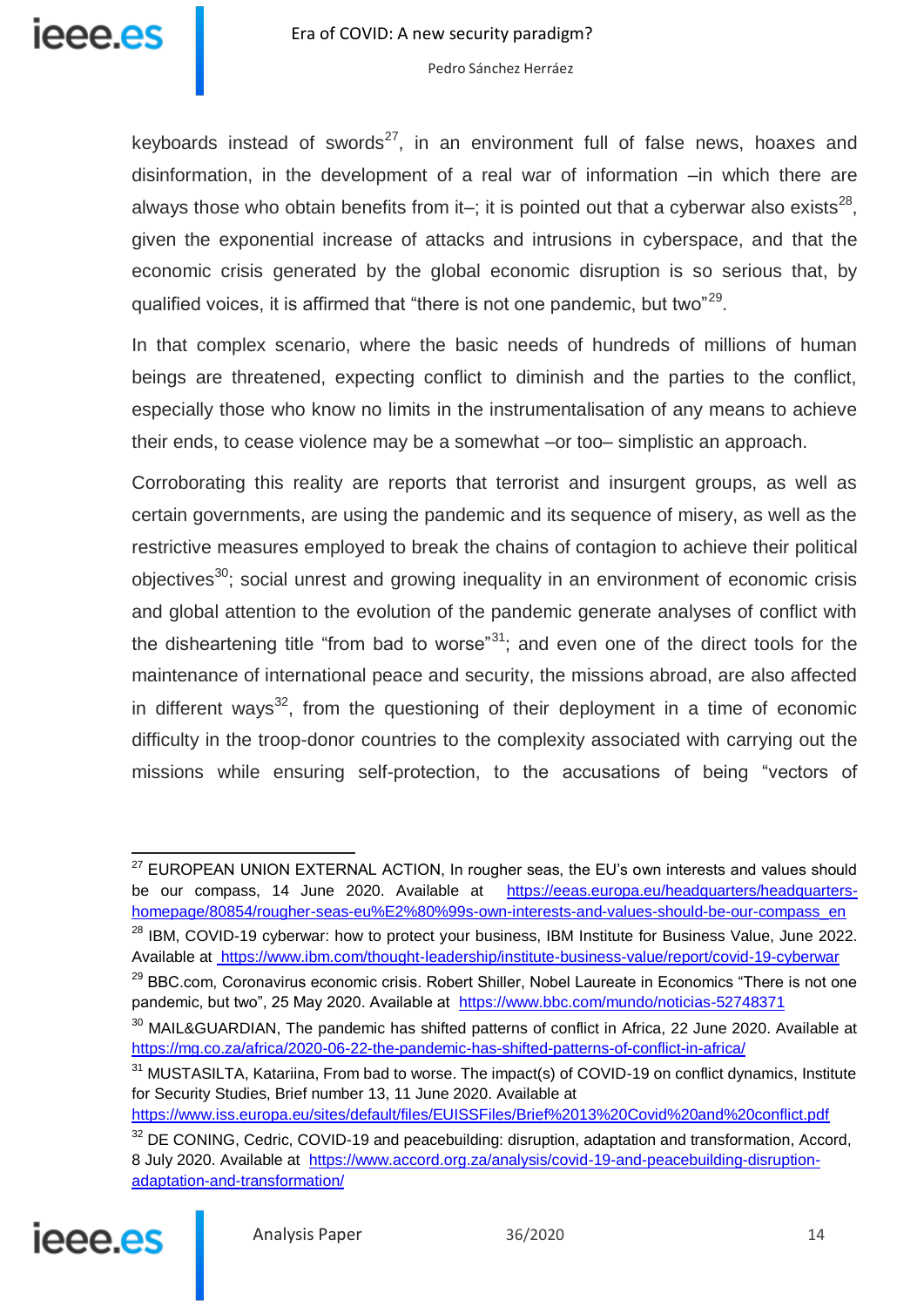

contagion" launched by extremist groups... everything contributes to making things more difficult. Much more.

The perception in some domains that the worst of the pandemic had passed and that autumn would bring the start of a recovery phase –and of peace and stability– is soon truncated by a "second wave" of the pandemic. And the fears are already growing exponentially, as one glimpses that one was not at the beginning of the end, but that the end was quite far away. Against this backdrop, two new UN General Assembly resolutions  $-A/RES/74/306^{33}$  and  $A/RES/74/307^{34}$  were issued on a comprehensive and coordinated response to the pandemic and on a unified response to COVID-19, which only served to highlight the seriousness of the situation, from the recognition that the pandemic is one of the greatest global challenges in the history of the United Nations to the concern about misinformation and propaganda that can incite violence, to the serious risk to all countries, particularly the least developed.

Despite the words of the UN –let us remember, it is only what the member nations want it to be– there continues to be a lack of global leadership and a lack of faith in international organisations and institutions, while inter- and intra-national tensions and social conflict grow, along with the feeling of not knowing where it is going. And that always creates insecurity.

## **The force of the facts: More insecurity?**

This multidimensional crisis, which is already apparent to almost everyone and which almost no one denies, has appeared and probably grown more than it should due to the erosion of the existing security paradigm. But it also contributes to breaking these pillars at full speed, in a kind of very dangerous vicious circle.

<sup>&</sup>lt;sup>34</sup> UNITED NATIONS, General Assembly Resolution, document A/RES/74/307, 11 September 2020 Available at <https://undocs.org/es/A/RES/74/307>



 $\overline{\phantom{a}}$ <sup>33</sup> UNITED NATIONS, General Assembly Resolution, document A/RES/74/306, 11 September 2020 Available at <https://undocs.org/es/A/RES/74/306>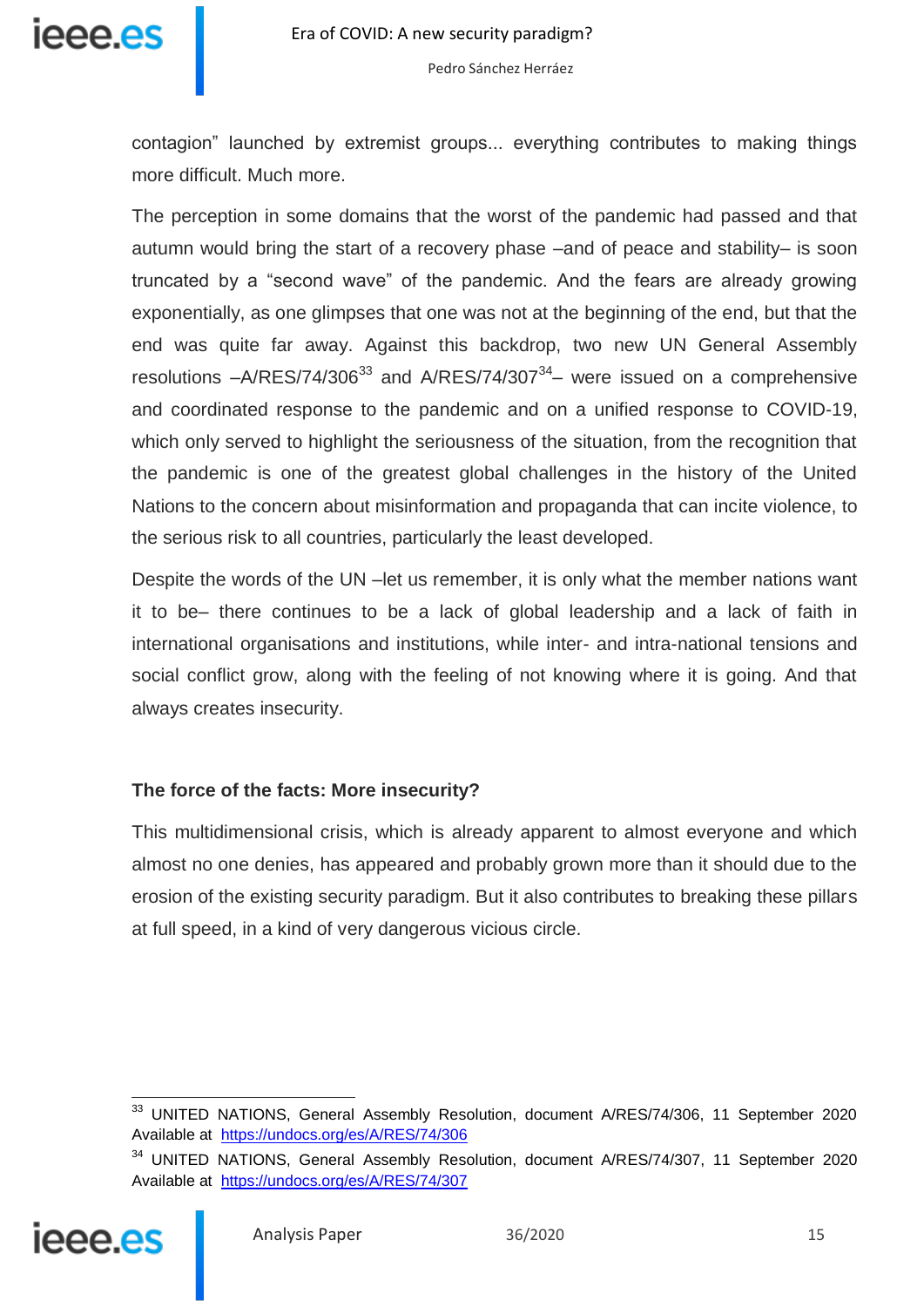

## *Internal problems and disengagement of States*

As a result of the effects of coronavirus, peace on a global scale has deteriorated, conflicts are emerging and new tensions are arising, inequalities have grown and social tensions are increasing<sup>35</sup>. And if in the rich countries there are serious internal problems in the face of the multidimensional crisis generated –and not yet finished– in the environments of lower income and areas already hit by disasters and calamities, the situation is painful and can become Dantesque $36$ . The mix of mobility restrictions, insecurity, supply chain disruption and social tensions, fed by existing ills –from climate change to other endemic diseases, terrorism and organised crime– increases the already existing perfect storms to generate ever wider and more intense environments of insecurity, and with impact on a global scale –one need only recall the so-called "slum geopolitics"<sup>37</sup> and the spread of instability across the planet from an initial focus.

The emergence of the so-called "COVID dictatorships"<sup>38</sup>, of governments instrumentalising the pandemic to curtail freedoms, also has significant consequences. The population, the people of the different countries, have in many cases made extraordinary efforts and sacrifices, although these cannot be made in a constant and recurrent manner; and the pandemic, combined with the massive loss of jobs, with a deep recession and with an increase in the debt of the nations could lead to powerful political reactions or revolts<sup>39</sup>, although the meaning of these is not yet clear, or perhaps it depends on who is capable, once again, of adequately instrumentalising them.

<sup>36</sup> SÁNCHEZ HERRAÉZ, Pedro, The Sahel in times of pandemic: Even worse, Spanish Institute for Strategic Studies, Analysis Paper 24/2020, 15 July 2020. Available at

[http://www.ieee.es/Galerias/fichero/docs\\_analisis/2020/DIEEEA24\\_2020PEDSAN\\_pandemiaSahel.pdf](http://www.ieee.es/Galerias/fichero/docs_analisis/2020/DIEEEA24_2020PEDSAN_pandemiaSahel.pdf)

<sup>&</sup>lt;sup>39</sup> Fukuyama, Francis, The pandemic and political order. It takes a state, Foreign Affairs, July/August 2020, pages 26-32. Available at [https://www.foreignaffairs.com/articles/world/2020-06-09/pandemic-and](https://www.foreignaffairs.com/articles/world/2020-06-09/pandemic-and-political-order)[political-order](https://www.foreignaffairs.com/articles/world/2020-06-09/pandemic-and-political-order)



 $\overline{\phantom{a}}$ <sup>35</sup> CREDIT SUISSE, Global Wealth Report, 2020, Research Institute, October 2020 Available at [file:///C:/Users/Windows%207/Downloads/global-wealth-report-2020-en.pdf](file://///lsmadplunet/Windows%207/Downloads/global-wealth-report-2020-en.pdf)

<sup>&</sup>lt;sup>37</sup> SÁNCHEZ HERRÁEZ, Pedro, substandard housing areas: Zones of insecurity! in "Cities: environments and spaces of security, third chapter of Cities: critical agents for a sustainable transformation of the world, Strategy Paper, number 206, Madrid, 2020, pages 164-172.

<sup>&</sup>lt;sup>38</sup> MHAJNE, Anwar and WHETSTONE, Crystal, The rise of the COVID dictatorships, Foreign Policy, 16 October 2020. Available at [https://foreignpolicy.com/2020/10/16/the-rise-of-the-covid](https://foreignpolicy.com/2020/10/16/the-rise-of-the-covid-dictatorships/?utm_source=PostUp&utm_medium=email&utm_campaign=26316&utm_term=Editors%20Picks%20OC&?tpcc=26316)[dictatorships/?utm\\_source=PostUp&utm\\_medium=email&utm\\_campaign=26316&utm\\_term=Editors%20](https://foreignpolicy.com/2020/10/16/the-rise-of-the-covid-dictatorships/?utm_source=PostUp&utm_medium=email&utm_campaign=26316&utm_term=Editors%20Picks%20OC&?tpcc=26316) [Picks%20OC&?tpcc=26316](https://foreignpolicy.com/2020/10/16/the-rise-of-the-covid-dictatorships/?utm_source=PostUp&utm_medium=email&utm_campaign=26316&utm_term=Editors%20Picks%20OC&?tpcc=26316)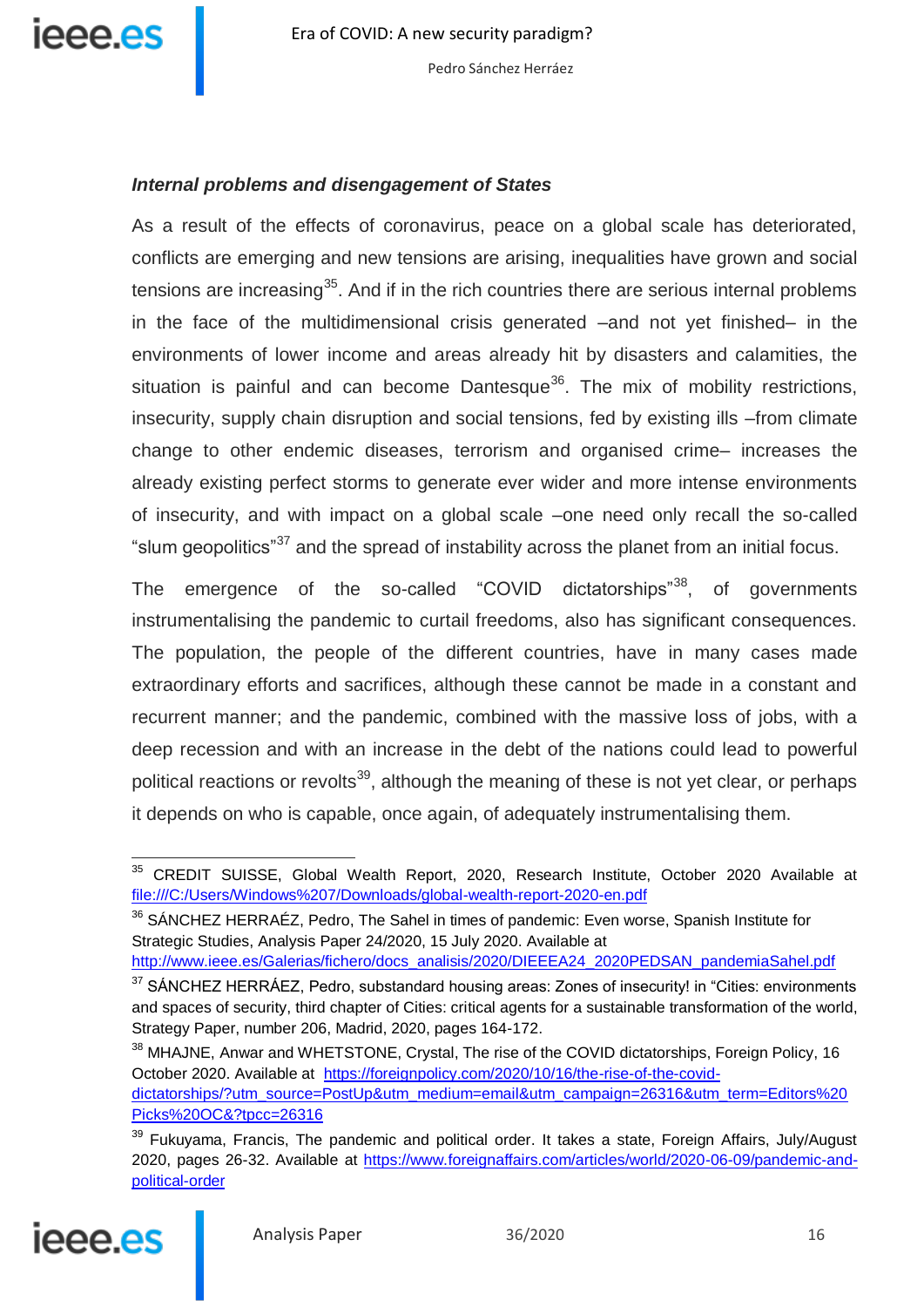And all this without forgetting the easy recourse to look for guilt abroad, in "the others" and thus channel anger and frustration towards other nations, towards other ethnic, political, social groups... And if even before the pandemic there were tensions in this sense, hostility is growing towards migrants<sup>40</sup>. And since the impoverishment generated by COVID makes many areas of the world exclaim: "We have not died of COVID but we are going to die of hunger<sup> $n+1$ </sup>, and that in the face of this situation, and if there is no other option, human flows, whether legal or not, will move towards the areas where it is easier to survive –immigration from Africa to Europe has already increased– internal conflict and social disharmony are served up.

And the international and cooperation pillar...?

## *International problems and lack of supranational cohesion*

While COVID was spreading across the globe, China has seized the moment and increased its activities in different areas: strengthening its control over Hong Kong, increasing tensions in the South China Sea, conducting a powerful diplomatic campaign against Australia and using lethal force in a border dispute with India<sup>42</sup>, as well as the apparent overcoming of the pandemic on its part and the weakness of Western alliances leads China to think that the sorpasso may be near $43$ .

<sup>&</sup>lt;sup>43</sup> G. MANRIQUE, Luis Esteban, History of pandemics, Foreign Policy, 1 October 2020. Available at <https://www.politicaexterior.com/historia-de-dos-pandemias/>



 $\overline{a}$ 

<sup>&</sup>lt;sup>40</sup> BURROWS, Mat and ENGELKE, Peter, What world post-COVID-19?, Atlantic Council, Strategy Papers, June 2020, page 11. Available at [https://www.atlanticcouncil.org/wp](https://www.atlanticcouncil.org/wp-content/uploads/2020/07/What-World-Post-COVID-19.pdf)[content/uploads/2020/07/What-World-Post-COVID-19.pdf](https://www.atlanticcouncil.org/wp-content/uploads/2020/07/What-World-Post-COVID-19.pdf)

<sup>&</sup>lt;sup>41</sup> LE MONDE, Kenya: à Kibera, "nous ne sommes pas morts du Covid-19 mais nous risquons de mourir de famine", 19 October 2020. Available at [https://www.lemonde.fr/afrique/article/2020/10/19/kenya-a](https://www.lemonde.fr/afrique/article/2020/10/19/kenya-a-kibera-nous-ne-sommes-pas-morts-du-covid-19-mais-nous-risquons-de-mourir-de-famine_6056609_3212.html)[kibera-nous-ne-sommes-pas-morts-du-covid-19-mais-nous-risquons-de-mourir-de](https://www.lemonde.fr/afrique/article/2020/10/19/kenya-a-kibera-nous-ne-sommes-pas-morts-du-covid-19-mais-nous-risquons-de-mourir-de-famine_6056609_3212.html)[famine\\_6056609\\_3212.html](https://www.lemonde.fr/afrique/article/2020/10/19/kenya-a-kibera-nous-ne-sommes-pas-morts-du-covid-19-mais-nous-risquons-de-mourir-de-famine_6056609_3212.html)

<sup>&</sup>lt;sup>42</sup> CNAS/GMF, Charting a transatlantic course to address China, October 2020, page 10. Available at [https://s3.us-east-1.amazonaws.com/files.cnas.org/documents/CNAS-Report-Transatlantic-August-2020](https://s3.us-east-1.amazonaws.com/files.cnas.org/documents/CNAS-Report-Transatlantic-August-2020-final.pdf?mtime=20201019111640&focal=none) [final.pdf?mtime=20201019111640&focal=none](https://s3.us-east-1.amazonaws.com/files.cnas.org/documents/CNAS-Report-Transatlantic-August-2020-final.pdf?mtime=20201019111640&focal=none)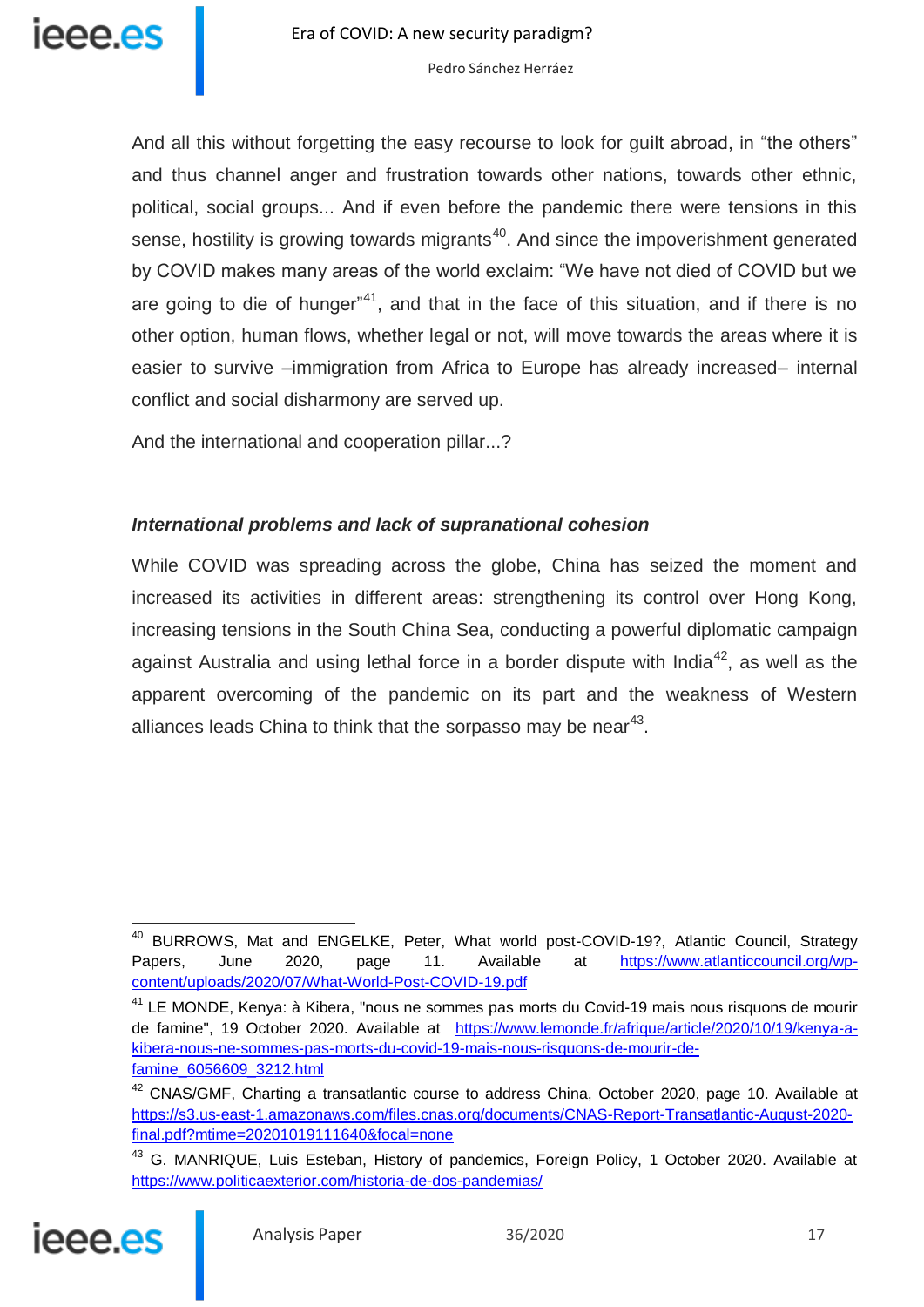The struggle between the great powers<sup>44</sup>, in a renewed struggle to avoid the emergence of hegemonic powers, is intensifying. And voices are raised saying that we should not only talk about this issue, but actually prepare to deal with it<sup>45</sup>, in the face of words.

And in Europe, faced with the display of disunity at its most critical moments and with each nation looking out exclusively for its interests and its nationals, the position seems even more complex. In addition to the economic rescue plan, the fact is that when there have been casualties, when there have been deaths in front of the public, cohesion and solidarity, except in specific and minority cases, has been scarce. And common security, facing common challenges, means facing them together, as a bloc... not as a group of individuals.

Coalitions cease to be operative, causing each member country to face a global challenge on its own with disparate but always worse results than if they were to do it together, while others rejoice because the "divide and conquer" has generated itself

And can no one take the lead on this?

## *Lack of leadership at all levels*

Decision-makers do not like situations in which they have to make quick decisions, in which they have to react quickly and without knowing in great detail the potential consequences of their actions. Therefore, international cooperation is often the main victim in these cases, since the views and actions are taken exclusively at the national level. Consequently, failures to anticipate and prepare for major international events and developments –such as this pandemic– contribute to weakening the principles and belief in the institutions of global governance<sup>46</sup>, leading to a loss of confidence in those

[https://www.cfr.org/sites/default/files/pdf/The%20Difficulty%20of%20Anticipating%20Global%20Challeng](https://www.cfr.org/sites/default/files/pdf/The%20Difficulty%20of%20Anticipating%20Global%20Challenges%2C%20The%20Lessons%20of%20COVID-19.pdf) [es%2C%20The%20Lessons%20of%20COVID-19.pdf](https://www.cfr.org/sites/default/files/pdf/The%20Difficulty%20of%20Anticipating%20Global%20Challenges%2C%20The%20Lessons%20of%20COVID-19.pdf)



 $\overline{a}$ <sup>44</sup> UNITED STATES GOVERNMENT, Renewed Great Power competition: implications for defense,issues for Congress, Congressional Research Service, Report R43838, 28 October 2020 Available at <https://fas.org/sgp/crs/natsec/R43838.pdf>

<sup>&</sup>lt;sup>45</sup> GREENWOOD, Tom and DANIELS, Owen, The Pentagon should train for-and not just talk about-great power competition, War on the Rocks, 8 May 2020. Available at [https://warontherocks.com/2020/05/the](https://warontherocks.com/2020/05/the-pentagon-should-train-for-and-not-just-talk-about-great-power-competition/)[pentagon-should-train-for-and-not-just-talk-about-great-power-competition/](https://warontherocks.com/2020/05/the-pentagon-should-train-for-and-not-just-talk-about-great-power-competition/)

<sup>&</sup>lt;sup>46</sup> BROZUS, Lars, The difficulty of anticipating global challenges: the lessons from the COVID-19, Council of Foreign Relations, Available at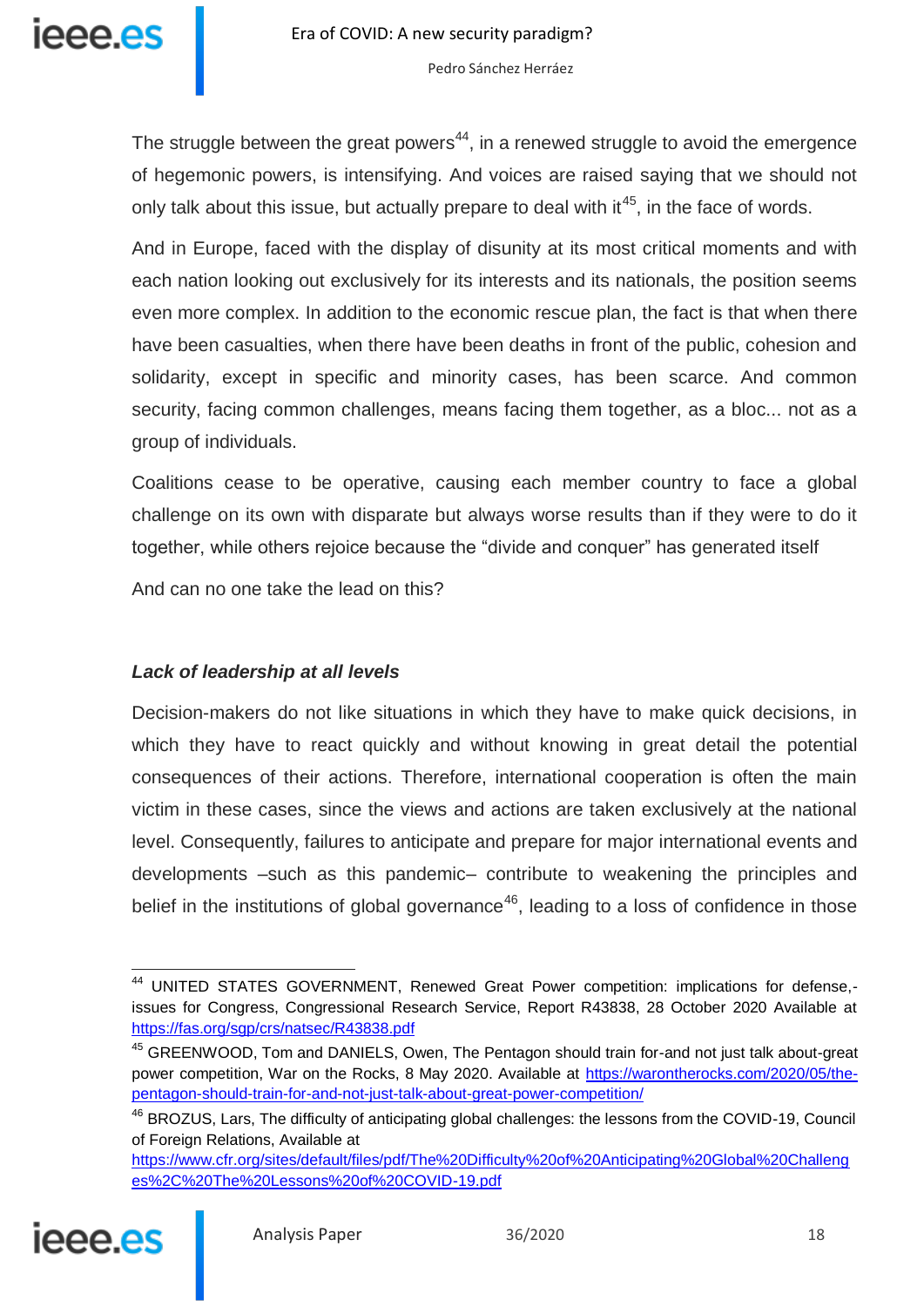institutions and even to doubts as to whether they would be able to "take charge" at the regional, if not global, level<sup>47</sup>.

The lack of foresight, the "surprise", in the face of the pandemic and its consequences may be due to the fact that the policy has reduced the field of vision to the immediate, to instantaneous benefits, to the achievement of objectives during the mandate period, thus perhaps postponing strategic responses, long-term plans and the creation of reserves of adequate resources and means. In the face of uncertainty, it is necessary to have more reserves, more contingency plans, more options... and the necessary leadership capacity to do so, even though its potential use may be years later.

#### **Everything is uncertain... a new security paradigm?**

In what is beginning to be called the "post-COVID world", the scenarios that can appear, that is to say, the picture of how the world, its international organisations, its countries and its populations look are diverse<sup>48</sup>, since there are many variables that can determine them, from facts to perceptions, from events to leaders, present and future – referred to not too distant futures– that could appear in the international sphere. But, most significantly, all the analyses, among their scenarios, contemplate one in which disunity, lack of cooperation and growing hostility increases greatly with respect to the initial situation, to the situation before COVID-19. And it's not usually the least likely.

Among these variables that must be taken into account, it seems that the aim is to reduce somewhat the excessive dependence of some economies on others, especially in essential products and materials; the long value chains –the case of facemasks is paradigmatic– may have sown the idea that production had been taken too far from

<sup>&</sup>lt;sup>48</sup> The following documents are interesting in this regard, among others: VVAA., Divided we stand? Towards post corona leadership, The Hague Center for Strategic Studies, 3 July 2020. Available at https://hcss.nl/report/divided-we-stand-towards-post-corona-leadershipor BURROWS, Mat and [ENGELKE, Peter, What world post-COVID-19?, Atlantic Council, Strategy Papers, June 2020, page 11.](https://hcss.nl/report/divided-we-stand-towards-post-corona-leadership) Available at<https://www.atlanticcouncil.org/wp-content/uploads/2020/07/What-World-Post-COVID-19.pdf>



 $\overline{a}$ <sup>47</sup> GARDINI, Gian Luca (Coordinator), Intellectual reflections on politics, diplomacy and international relations, European Institute of International Studies, May 2020, page 8. Available at [https://www.ieeiweb.eu/wp-content/uploads/2020/06/Full\\_book\\_FINAL\\_ESP2.0-UNIDO.pdf](https://www.ieeiweb.eu/wp-content/uploads/2020/06/Full_book_FINAL_ESP2.0-UNIDO.pdf)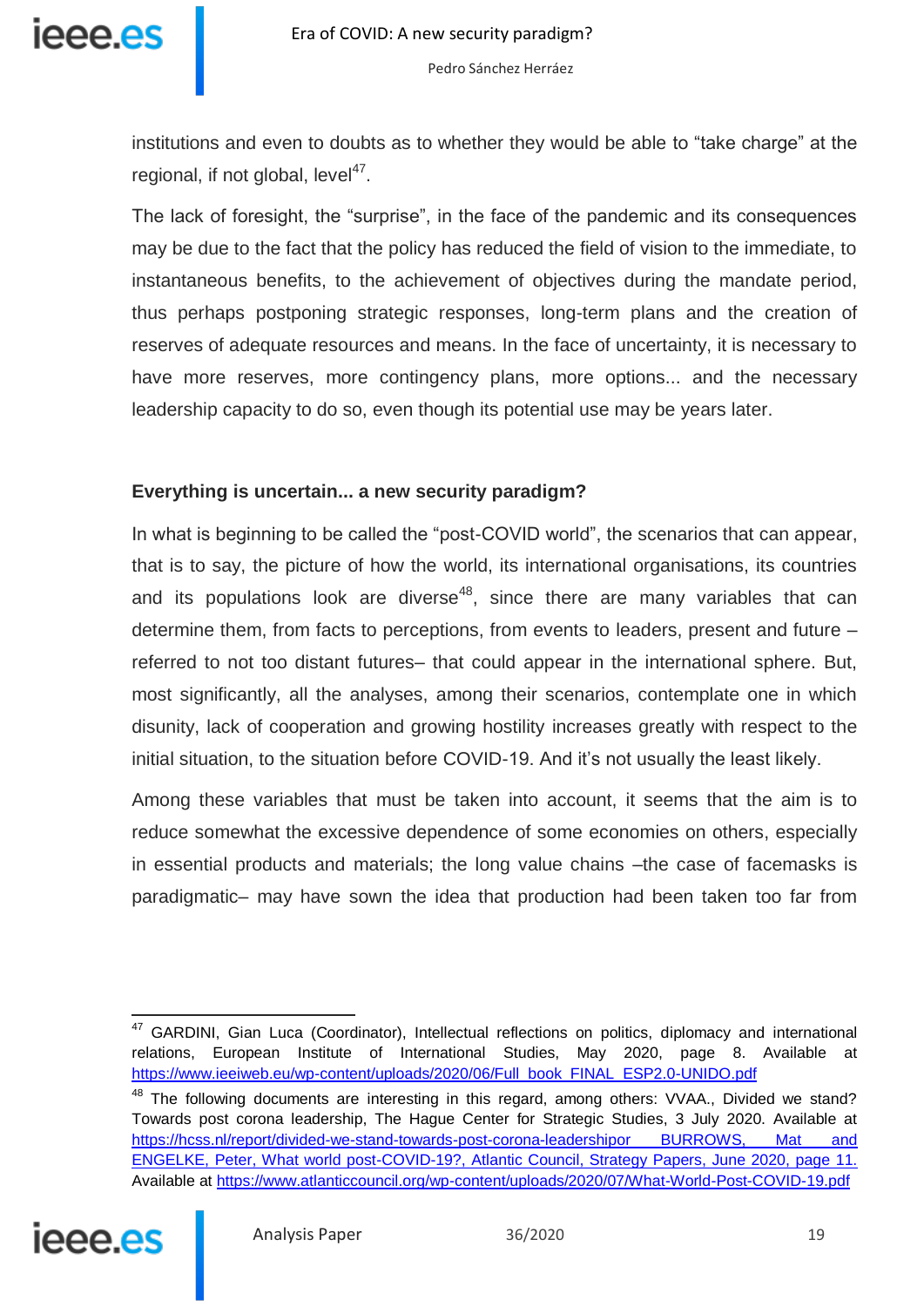

home<sup>49</sup>, which, under certain conditions, may generate vulnerabilities. Or one can go to the extreme, towards protectionism and self-sufficiency to the greatest extent possible.

In any case, it is not feasible to create a bubble perfectly isolated from the rest of the world –unless a nation in extreme poverty is intended–, when digitalisation and information run through global channels, channels to which it is very complex to put limits, such as cyberspace; and security in the network and the fight against disinformation are increasingly important elements to guarantee an adequate degree of security in one's own country, in one's own nation, and therefore, in the planet. But the same tools designed to secure cyberspace and information can serve to undermine rights and freedoms.

If the States have always had a central role in all aspects, and especially in security, in the face of the failure of the multilateral system, it could be that they intend to assume and recover an ever greater degree of competences ceded to international bodies... but at the same time to confront a population that is tense, disaffected and, in many cases, disillusioned with its rulers, with its leaders; and all of this could lead to the growth of nationalism, populism and authoritarianism... it is even pointed out that 2021 will be a crucial year<sup>50</sup>.

Even the very concept of security, which is broad and inclusive, and increasingly broad and inclusive –and therefore more complex to achieve– is under review, and a new debate on it<sup>51</sup> is in its infancy, at a time when many of the pillars of the existing security paradigm are seriously damaged.

Therefore, perhaps, there is an option for reflection.

[https://www.worldpoliticsreview.com/articles/28766/covid-19-and-climate-change-will-change-the](https://www.worldpoliticsreview.com/articles/28766/covid-19-and-climate-change-will-change-the-definition-of-national-security)[definition-of-national-security](https://www.worldpoliticsreview.com/articles/28766/covid-19-and-climate-change-will-change-the-definition-of-national-security)



j FARRELL, Henry and NEWMAN, Abraham, Will the coronavirus end globalization as we know? <https://www.foreignaffairs.com/articles/2020-03-16/will-coronavirus-end-globalization-we-know-it>

<sup>&</sup>lt;sup>50</sup> BRADFORD, Colin, The crucial year for social order- global order transformational changes, Brookings, Global Working Paper number 143, October 2020. Available at [https://www.brookings.edu/wp](https://www.brookings.edu/wp-content/uploads/2020/10/WP143_final.pdf)[content/uploads/2020/10/WP143\\_final.pdf](https://www.brookings.edu/wp-content/uploads/2020/10/WP143_final.pdf)

<sup>&</sup>lt;sup>51</sup> STEWARD M., Patrick, COVID-19, and climate change, will change the definition of national security, World Politic Review, 18 May 2020. Available at